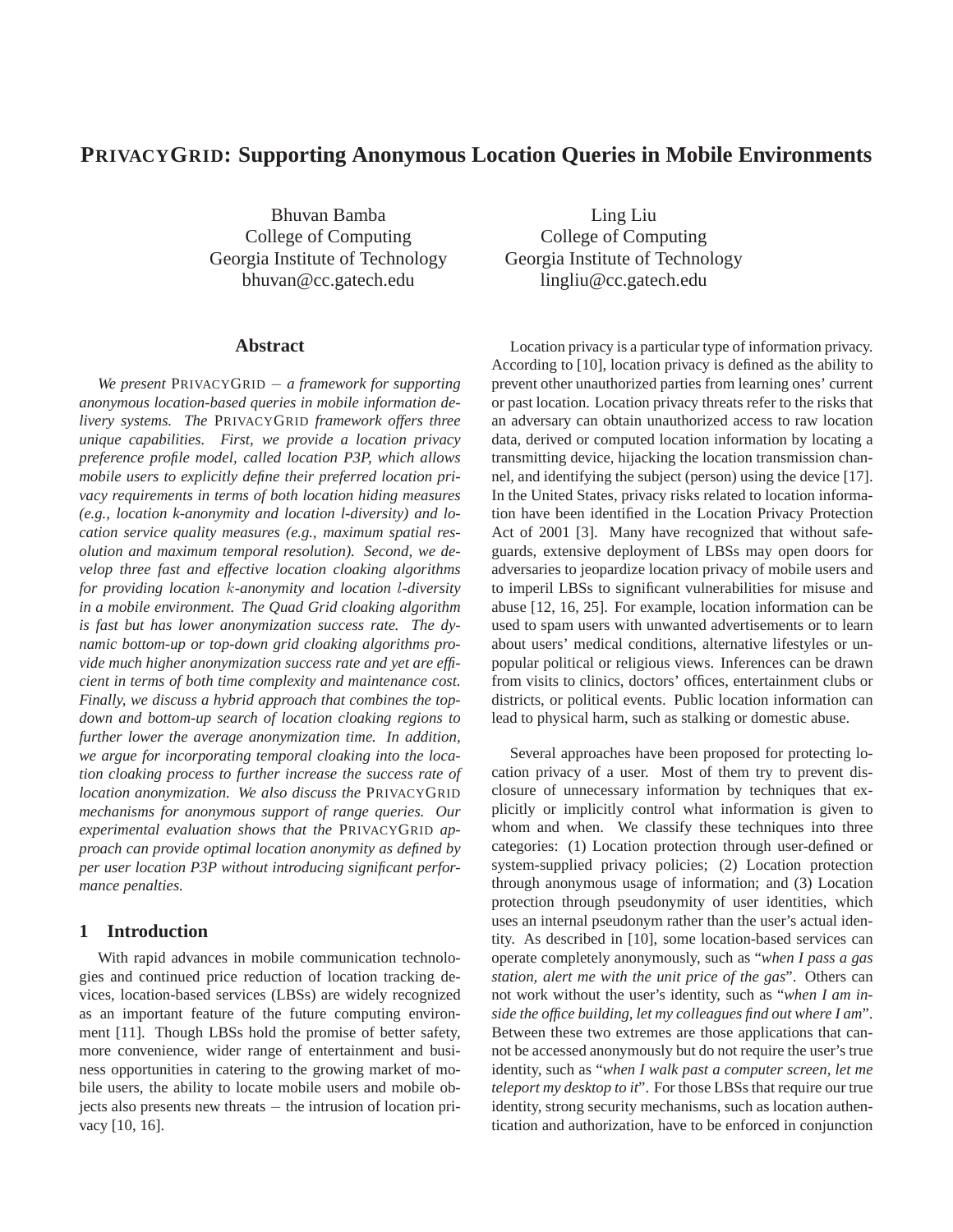with their location privacy policy. In this paper we concentrate on the class of location-based applications that accept pseudonyms and present the PRIVACYGRID framework for performing personalized anonymization of location information through customizable location  $k$ -anonymity and enabling anonymous location based queries in mobile information delivery systems.

In the context of LBSs and mobile users, location  $k$ anonymity refers to k-anonymous usage of location information. A subject is considered location k-anonymous if and only if the location information sent from a mobile user to a LBS is indistinguishable from the location information of at least  $k - 1$  other subjects. A larger k indicates more difficulty in linking a location to a particular user and thus higher guarantees for location privacy. This uncertainty will increase with the increasing value of  $k$ . However, the quality of the LBS depends on the accuracy of location of mobile users, and at the same time, the more accurate the location information disclosed, the higher the risk of location privacy being invaded. Perfect privacy is clearly impossible as long as communication takes place. An important question is how much privacy protection is necessary. Moreover, users often have varying privacy needs in different contexts.

Location perturbation is an effective technique for implementing location k-anonymity. One method is to perturb the location information by reducing its location precision (resolution) in terms of time and space [10, 16]. By reducing the spatial resolution, a spatial region that contains  $k - 1$  other subjects' location information will be used to replace the spatial position of the subject. By reducing the temporal resolution, the message will be delayed for a certain period of time, which may be long enough to include  $k - 1$  other subjects' location information. The fundamental challenge is how to control the spatial and temporal resolution reduction to the right amount that will allow LBSs to remain effective and valuable, while enabling mobile users to preserve the desired level of location privacy.

In this paper, we present PRIVACYGRID, a framework for supporting anonymous location based queries in mobile information delivery systems. The goal of the PRIVACY-GRID design is to provide a unified and yet effective location anonymization framework for all types of location queries so that mobile users can enjoy LBSs without revealing their exact location information. This paper makes three unique contributions.

- First, we provide a location privacy preference profile model, called location P3P, which allows mobile users to explicitly define their preferred location privacy requirements in terms of both location hiding measures (i.e., location k-anonymity and location l-diversity) and location service quality measures (i.e., maximum spatial resolution and maximum temporal resolution). Our location P3P model supports personalized and continuously changing privacy needs of a diverse user base.
- Second, we develop three fast and effective location

cloaking algorithms for providing location k-anonymity and location l-diversity while maintaining the utility of LBSs. The Quad Grid cloaking algorithm is simple and fast but has low success rate for location anonymization. In contrast, the dynamic bottom-up grid cloaking and the dynamic top-down grid cloaking provide high anonymization success rate and yet are efficient in terms of both time complexity and grid index maintenance cost. All three algorithms can dynamically compose the location cloaking regions and select the smallest one that meets both the location anonymity requirements and the location QoS requirements as specified in users' location P3P profiles.

- Third, we describe a hybrid approach that combines the top-down and bottom-up search of the minimal location cloaking regions to further lower the average anonymization time. In addition, we briefly describe the possible increase of the anynimization success rate by a careful combination of temporal cloaking with spatial cloaking.
- We also describe the mechanisms for processing perturbed location range queries.
- Finally, we conduct extensive experimental evaluation of PRIVACYGRID approach, showing that the PRI-VACYGRID algorithms can provide optimal location anonymity as defined by per user location P3P without introducing significant performance penalties.

The rest of this paper is organized as follows. We give an overview of the PRIVACYGRID framework in Section 2. We present the three grid-based spatial cloaking algorithms in Section 3 and discuss their efficiency and effectiveness through analysis and examples. We extend spatial cloaking by introducing two possible enhancements in Section 4 and discuss the mechanisms for processing anonymized location queries at the LBS servers in Section 5. We report our experimental evaluation results in Section 6 and discuss the related work in Section 7. Section 8 concludes the paper with a summary and brief discussion of future work.

## **2 PRIVACYGRID: An Overview**

We assume that the LBS system powered by PRIVACY-GRID consists of mobile users (clients), wireless network, location anonymization server, and LBS servers. Mobile users communicate with the LBS servers through one or more PRI-VACYGRID location anonymization servers. Each mobile user establishes communication with an anonymization server through an authenticated and encrypted connection. Each location anonymization server connects to a number of base stations, tracks the location updates of the mobile users in the range of those base stations, and performs the location anonymization for both location queries and location updates from these mobile users.

In this section, we present an overview of PRIVACYGRID. We first describe the three tier system architecture of PRI-VACYGRID and briefly discuss the set of location privacy re-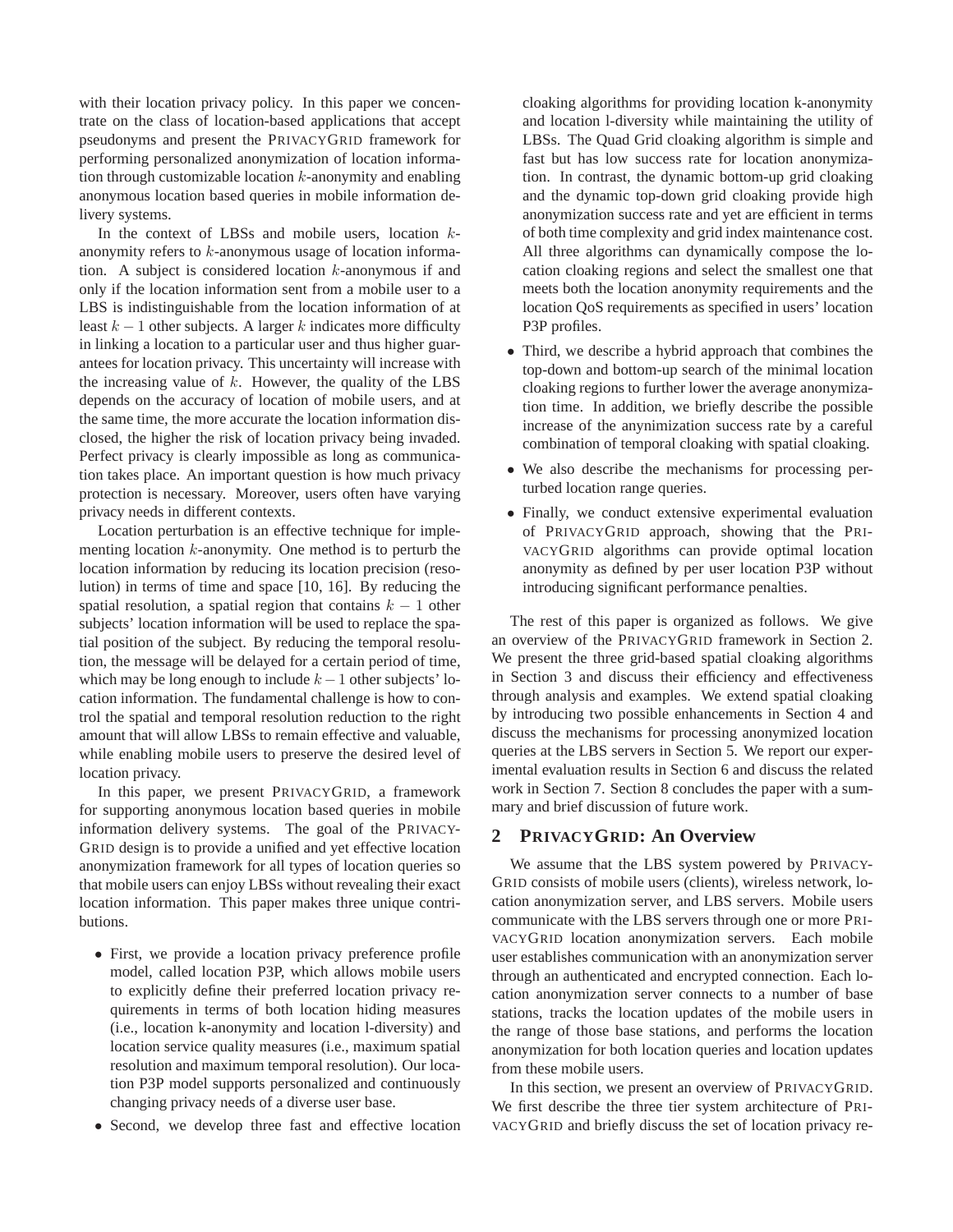

Fig. 1: System Architecture

quirements. Then we define the basic concepts used throughout the paper and outline the location anonymization process.

### 2.1 System Architecture

The PRIVACYGRID system promotes the three-tier architecture for supporting anonymous information delivery in a mobile environment, as shown in Figure 1. The top tier is the modeling of users' personal location privacy requirements. The middle tier is the location perturbation service typically provided by a trusted third party location server, specialized in location tracking and anonymization service. The third tier is the processing of cloaked location queries at the individual LBS providers. A number of research and development projects have used the trusted third party location anonymizer infrastructure [16, 14, 21] for protecting location privacy of mobile users.

We devise our location privacy preference profile model to allow mobile users to specify what, when, how (and with whom) their location information could be shared. In addition to the standard P3P specification [4], we add four location privacy specific measures and refer to them as location P3P. The first measure is the *location k-anonymity*, which allows the mobile user to control her state of being not identifiable from a set of k − 1 other users. The second measure is the *location l-diversity*, which allows the mobile user to control her state of being not identifiable from a set of l actual (physical) locations (such as buildings or postal addresses). This measure can be seen as a companion measure of the location  $k$ anonymity, and is particularly useful in reducing the risks of unwanted location inference when there are  $k$  or more distinct users at a single physical location (such as a clinic office or a political event gathering). The third measure is the *maximum spatial resolution*, which allows the mobile user to control the spatial resolution reduction within an acceptable level of QoS. It can be changed or adjusted according to the type of location services and the time of day, month, or year when the LBS are being offered. Similarly, the fourth measure is the *maximum temporal resolution*, which controls the temporal resolution reduction within the acceptable duration of time to keep the

perceived QoS of the mobile user within an acceptable delay based on the type of location services and the time when the LBS is being requested.

The middle tier is the location perturbation service typically offered by a third party location anonymization server. The location anonymization server anonymizes the location information from mobile users before it can be passed to the actual LBS providers. In the first prototype of PRIVACYGRID, we use the spatial and temporal location cloaking techniques to perform location perturbation. The location information of a mobile user (such as her position update or the position where she poses a location query) will be mapped to a location cloaking box based on the location P3P of the user. For those mobile users that do not want to be tracked by others, no perturbation will be performed on their location updates. For those LBSs that offer location dependent information over public data, such as restaurants, gas stations, offices, and so forth, no location updates of mobile users will be passed from the location anonymization servers to the LBS servers. Mobile users who wish to allow their movements to be tracked by certain LBSs or some group mobile users may use their location P3P to specify how they want their location updates to be cloaked and to which LBS servers their location updates can be provided. Similarly, for location queries, there are a couple of alternative ways for the location anonymizer service to pass the location cloaking box to the corresponding LBS provider. For example, one can choose to have the location anonymizer as the middleman between mobile users and individual LBS providers such that location queries are posted to the location anonymizer and passed to the LBS provider and the result is returned to the mobile user through the location anonymizer. Alternatively, before contacting the LBS provider directly, a mobile user can have her location information *filtered* by reducing its precision/resolution in terms of time and space according to her location P3P, ensuring that the location queries sent to the LBS meet her desired location k-anonymity and location l-diversity requirements. In the subsequent sections we present the PRIVACYGRID algorithms for efficient and effective location cloaking in Section 3.

It is important to note that location perturbation may result in the fact that the LBS provider sends more than requested results back to the mobile user. Thus the mobile node needs to perform further filtering before presenting the results to the mobile user, leading to additional communication and processing overhead on mobile nodes. Thus, the third tier of PRI-VACYGRID is dedicated to the methods for efficient processing of perturbed location queries at the individual LBS server. In contrast to the existing literature on location query processing that concentrates on spatial positions (points), we need to extend some existing spatial query processing methods to spatial region based techniques. For example, [21] described an approach to process location cloaked kNN queries.

### 2.2 Location Privacy Requirements

In PRIVACYGRID the following requirements are considered essential for supporting anonymous location queries.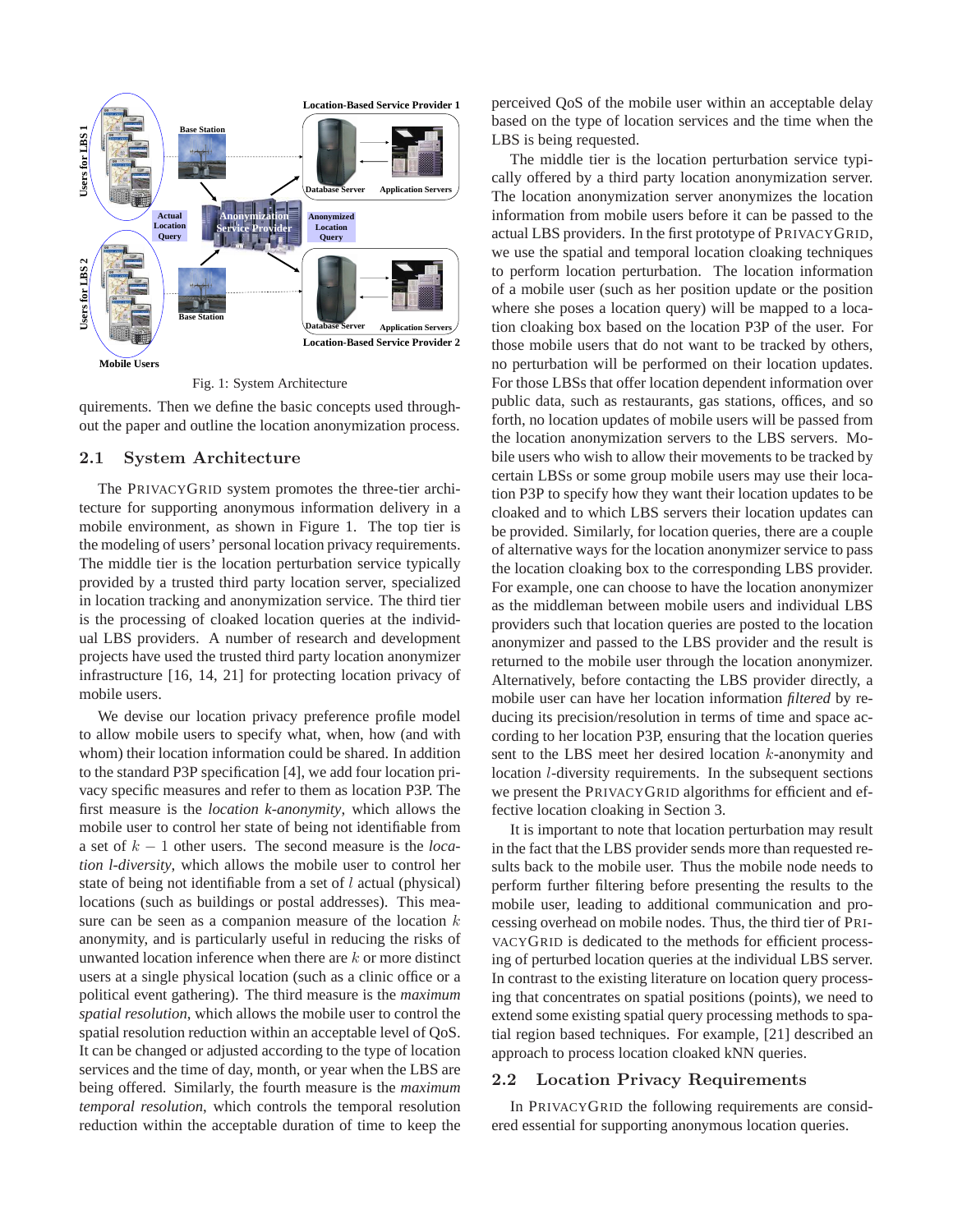- 1. **Personalized User Privacy Levels:** We argue that location privacy consists of two measures: location kanonymity and location l-diversity. The former allows a mobile user to control a state of being not identifiable from a set of  $k - 1$  other users. The latter allows a mobile user to control a state of being not identifiable from a set of  $l$  actual (physical) locations (such as buildings or postal addresses). These two measures are complimentary and particularly useful in reducing the risks of unwanted location inference when there are more than  $k - 1$  distinct users at a single physical location (such as a clinic office or a church). The system must have the capability to allow a mobile user to specify the desired k value for location *k-anonymity* and the desired l value for location *l-diversity* for each of her location updates or location queries. The user may change her privacy preference levels as often as required or even on a per message basis.
- 2. **QoS Guarantees:** The PRIVACYGRID framework provides a mobile user with the capability of specifying two QoS metrics: (1) the maximum spatial resolution, indicating that the amount of spatial inaccuracy she can tolerate to maintain meaningful and acceptable service quality; and (2) the maximum temporal resolution, ensuring that the delay introduced for location cloaking is acceptable from QoS standpoint. By utilizing these two quality metrics, PRIVACYGRID aims at devising location cloaking algorithms that find the smallest possible cloaking region for each location cloaking request of a mobile user, which satisfies her privacy requirements defined by location k-anonymity and location l-diversity.
- 3. **Dynamic Tradeoff between privacy and quality:** PRIVACYGRID location perturbation algorithms should be capable of dynamically making tradeoffs between location privacy and location QoS. Unnecessarily large cloaking boxes will lead to poor QoS in terms of larger result set to transport and filter at the mobile client side, inevitably leading to higher delays for obtaining useful query results.
- 4. **Efficiency and Scalability:** In PRIVACYGRID a mobile user can change her location P3P at any time. The cloaking algorithms should be effective and scalable in the presence of changing requirements on both the number of mobile users and the content of location P3P. At the same time, the cloaking algorithms must be fast, keeping the perceived delays due to location anomymization as low as possible.
- 5. **Unified Framework:** A single unified framework should be devised to meet personalized and customizable location anonymization demands and support a variety of anonymous LBSs with respectable performance, privacy guarantees and quality assurance.

## 2.3 Basic Concepts

In this section we only defines the basic concepts that are required for the subsequent discussion of the PRIVACYGRID framework.

**Universe of Discourse (UoD):** We refer to the geographical area of interest as the universe of discourse (or map), which is defined by  $U = Rect(x, y, w, h)$ , where x is the x-coordinate and  $y$  is the y-coordinate of the lower left corner of a rectangular region,  $w$  is the width and  $h$  is the height of the universe of discourse. Basically, we consider maps which are rectangular in shape.

**Grid and Grid cells:** In our framework, we map the universe of discourse  $U = Rect(x, y, w, h)$  onto a grid G of cells. Each grid cell is an  $\alpha \times \beta$  rectangular area, where  $\alpha, \beta$  are system parameters that defines the cell size of the grid  $G$ . Formally, a grid corresponding to the universe of discourse  $U$  can be defined as  $G(U, \alpha, \beta) = \{A_{i,j} : 1 \le i \le M, 1 \le j \le N,$  $A_{i,j} = Rect(x+i\times\alpha, y+j\times\beta, \alpha, \beta), M = \lceil w/\alpha \rceil, N =$  $\lceil h/\beta \rceil$ .  $A_{i,j}$  is an  $\alpha \times \beta$  rectangular area representing the grid cell that is located in the *i*th column and *j*th row of the  $\operatorname{grid} G$ .

**Position to Grid Cell Mapping:** Let  $\vec{p} = (p_x, p_y)$  be the position of a moving object in the universe of discourse  $U = Rect(x, y, w, h)$ . Let  $A_{i,j}$  denote a cell in the grid  $G(U, \alpha, \beta)$ . Pmap( $\vec{p}$ ) is a position to grid cell mapping, defined as  $Pmap(\vec{p}) = A_{\lceil \frac{p_x - x}{\alpha} \rceil, \lceil \frac{p_y - y}{\beta} \rceil}.$ 

**Current Grid Cell of a Moving Object:** Current grid cell of a moving object is the grid cell which contains the current position of the moving object. If  $o<sub>m</sub>$  is a moving object whose current position, denoted as  $\vec{p}$ , is in the Universe of Discourse  $U$ , then the current grid cell of the object is formally defined by curr-cell $(o_m) = Pmap(\vec{p}).$ 

**User Privacy Preference Profile:** In PRIVACYGRID a personalized location privacy model is used. A user registered with the anonymization server specifies her location privacy requirements in terms of her desired user anonymity level  $k$ , desired location diversity level  $l$ , maximum spatial resolution  $\{d_x, d_y\}$ , and maximum temporal resolution  $d_t$ . Each location P3P record is of the form  $\langle object_{id}, LBS_{info}, request_{id}, k, l, \{d_x, d_y, d_t\}\rangle$ , where  $object_{id}$  identifies the user,  $LBS_{info}$  is optional and provides the type and the identifier of the LBS this P3P record is applied to, and  $request_{id}$  is optional and is used to uniquely identify a service request posed by the user with the given *object<sub>id</sub>*. We use  $k = 1$  and  $l = 1$  as the default setting (neither anonymity nor diversity is required). When  $k = 1$  and  $l = 1, d_x, d_y, d_t$  are set to nil.

### 2.4 Location Anonymization Server

In PRIVACYGRID, each incoming location service request  $m<sub>s</sub>$  received by the location anonymization server is of the form  $\langle object_{id}, request_{id}, \{x, y, t\}, F, k, l, \{d_x, d_y, d_t\}\rangle.$ The *object<sub>id</sub>* and  $request_{id}$  uniquely identify a message. The coordinate  $(x, y)$  and the timestamp t together form the three dimensional spatio-temporal location point of the mobile user who issued the message  $m_s$ .  $F$  denotes the content filter of the request, such as gas stations, french restaurants, or yellow taxi cabs. The parameters  $\{k, l, d_x, d_y, d_t\}$  denote the location P3P specified by the mobile user who issued this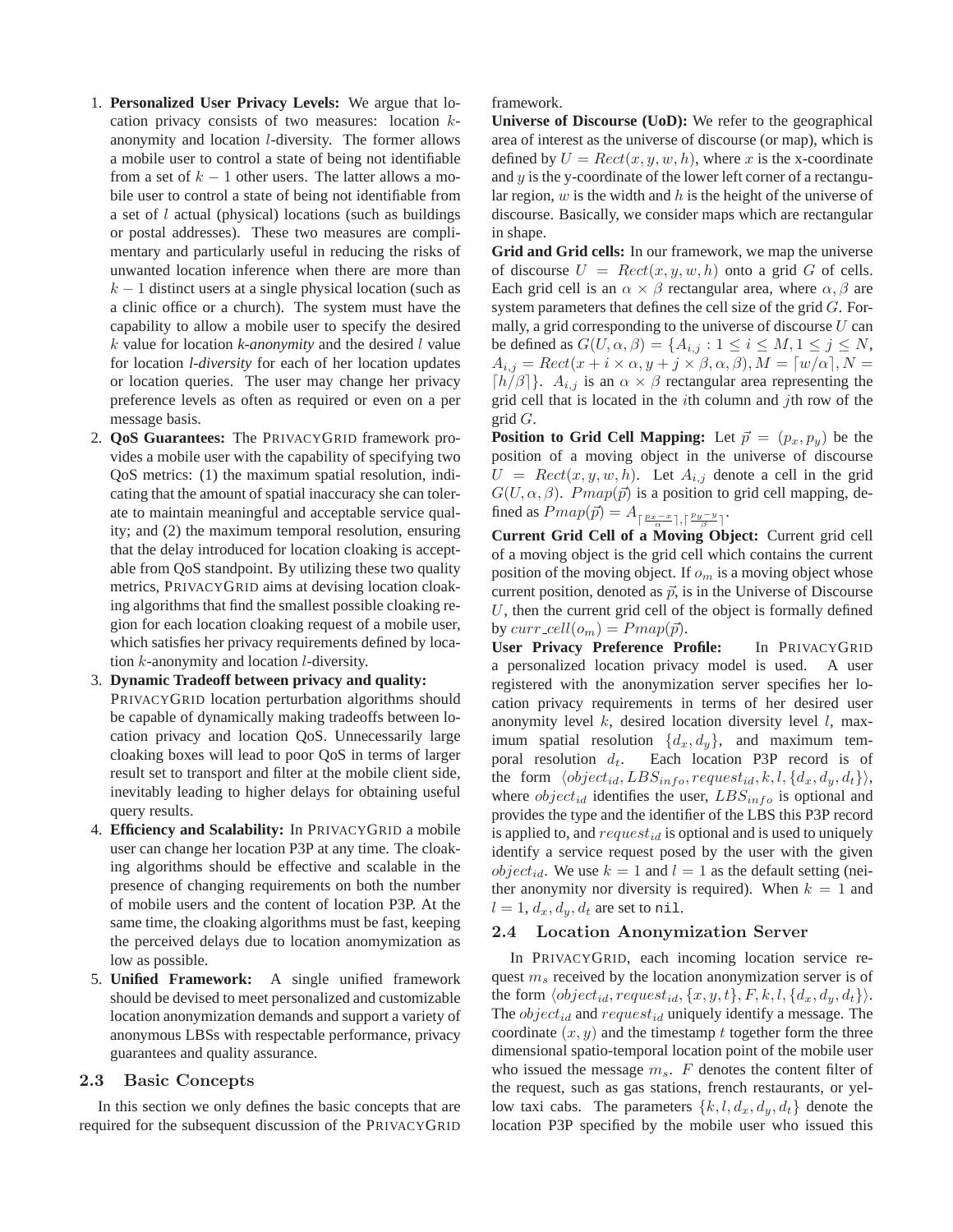request. The location anonymization server will transform the original message  $m<sub>s</sub>$  to a location perturbed message  $m_t$  of the form  $\langle h(object_{id}||request_{id}), \{X : [x_s, x_e], Y :$  $[y_s, y_e], I : [t_s, t_e], F$ , where h is a secure hash function,  $X : [x_s, x_e]$  and  $Y : [y_s, y_e]$  denote the spatial cloaking box of the message on x-axis and y-axis respectively, such that  $x_e - x, x - x_s \le d_x$  and  $y_e - y, y - y_s \le d_y$ ; and  $I : [t_s, t_e]$ denotes the temporal cloaking interval such that  $t_e - t_s \leq d_t$ . Furthermore, there are more than  $k - 1$  other mobile users and more than *l* symbolic addresses located within the same spatio-temporal cloaking box defined by  $\langle X : [x_s, x_e], Y :$  $[y_s, y_e], I : [t_s, t_e]$ . We call this process message perturbation through spatio-temporal cloaking. We will describe the three grid-based spatial cloaking algorithms for finding the minimal spatial cloaking box  $- \langle X : [x_s, x_e], Y : [y_s, y_e] \rangle$ and the minimal temporal cloaking period  $I : [t_s, t_e]$  that meet the k-anonymity and l-diversity requirement in the subsequent sections.

# **3 PRIVACYGRID Spatial Cloaking Algorithms**

In this section we first describe the basic *Quad Grid* algorithm for finding the minimal spatial cloaking box for the given location of a mobile user. By minimal, we mean that there exist no smaller spatial cloaking regions that satisfy both location k-anonymity and location *l*-diversity as well as maximum spatio-temporal resolution constraints defined in the users' location P3P. We then present two dynamic grid-based cloaking algorithms: bottom up spatial cloaking and top-down spatial cloaking. Both provide much higher anonymization success rate than the basic Quad Grid cloaking algorithm and reduced grid maintenance cost while keeping the desired performance.

We first give an overview of the basic data structures used in PRIVACYGRID. Then we introduce the Quad Grid cloaking approach and illustrate the algorithm by examples. Bottom-up and Top-down spatial cloaking are introduced as two dynamic grid cloaking algorithms that improve the cloaking effectiveness of the Quad Grid approach.

### 3.1 Data Structures

In PRIVACYGRID, the entire map is divided into a grid of cells of size  $\alpha \times \beta$ .  $\alpha$  and  $\beta$  are system-defined parameters. Each mobile user is responsible for reporting its location to the anonymization server either periodically or when it moves outside its current grid cell [13]. Upon receiving a location update, the location anonymization server maintains the following data structure: the mapping of a mobile user's position to its current grid cell, the CellObjectCountMap (to be defined below), and the hierarchical grid index. When a mobile user moves out of its current cell  $C_i$  and entered a new cell  $C_j$ , the grid index needs to be updated for both cells on their CellObjectCountMap. Figure 2 illustrates the hierarchical grid index and the Cell Object Count Map by an example.

**Cell Object Count Map:** In addition to the grid cell to object mapping maintained by the grid index, we also keep a count of the number of mobile objects and the number of still objects



Fig. 2: Grid Index Data Structures for PRIVACYGRID

(so-called symbolic addresses, such as gas stations, restaurants, offices, and so forth) located in each grid cell. This allows for quick computation of the total number of mobile users and the total number of still objects located in a given spatial area using the grid cells and the grid index. For each grid cell, the count of still objects remains unchanged most of the time. However, the count of mobile objects may change as mobile users move from one grid cell to another. The mobile users' movement across its current grid cell requires the mobile object count for the old cell to be reduced by one and the corresponding count for the new cell to be increased by one.

**Hierarchical Grid Index:** The Hierarchical Grid Index (HGI) is a *multi-level* [24] data structure which allows for fast and efficient computation of object counts belonging to a particular region of the map. The construction of a HGI is shown in Figure 2 and is performed by subsequent splitting of grid cells into four smaller equal sized cells at the next lower level of the index. The number of cells at the level  $l \leq 0$ ) of the index is  $4^l$ , where *l* indicates the level of the index. At level zero  $(l = 0)$  the index comprises of a single cell representing the entire map. This cell is split into four equal sized cells to form level one of the index. We call the cell at level i the *parent cell* of the four *children cells* at level j where  $j = i + 1$ . Subsequently the cells at level  $j$  may further be split into four cells each to form the level  $j + 1$  of the index. Figure 2 displays an HGI structure of height three  $(l = 2)$  showing the parent-child cell relationships for each level of the index. The HGI maintains the object to cell mapping only for the lowest level of the index. However, the cell object count map is also maintained for the higher levels of the index in order to aid fast calculation of cloaking areas (see Section 3.2 for detail). Mobile object movement may lead to changes in the mobile object count for cells at the lowest level and for the subsequent parent cells too.

# 3.2 The Quad Grid Cloaking Algorithm

The Quad Grid Cloaking algorithm presents a basic and straightforward way of utilizing the HGI data structure to perform spatial cloaking. The algorithm takes as the input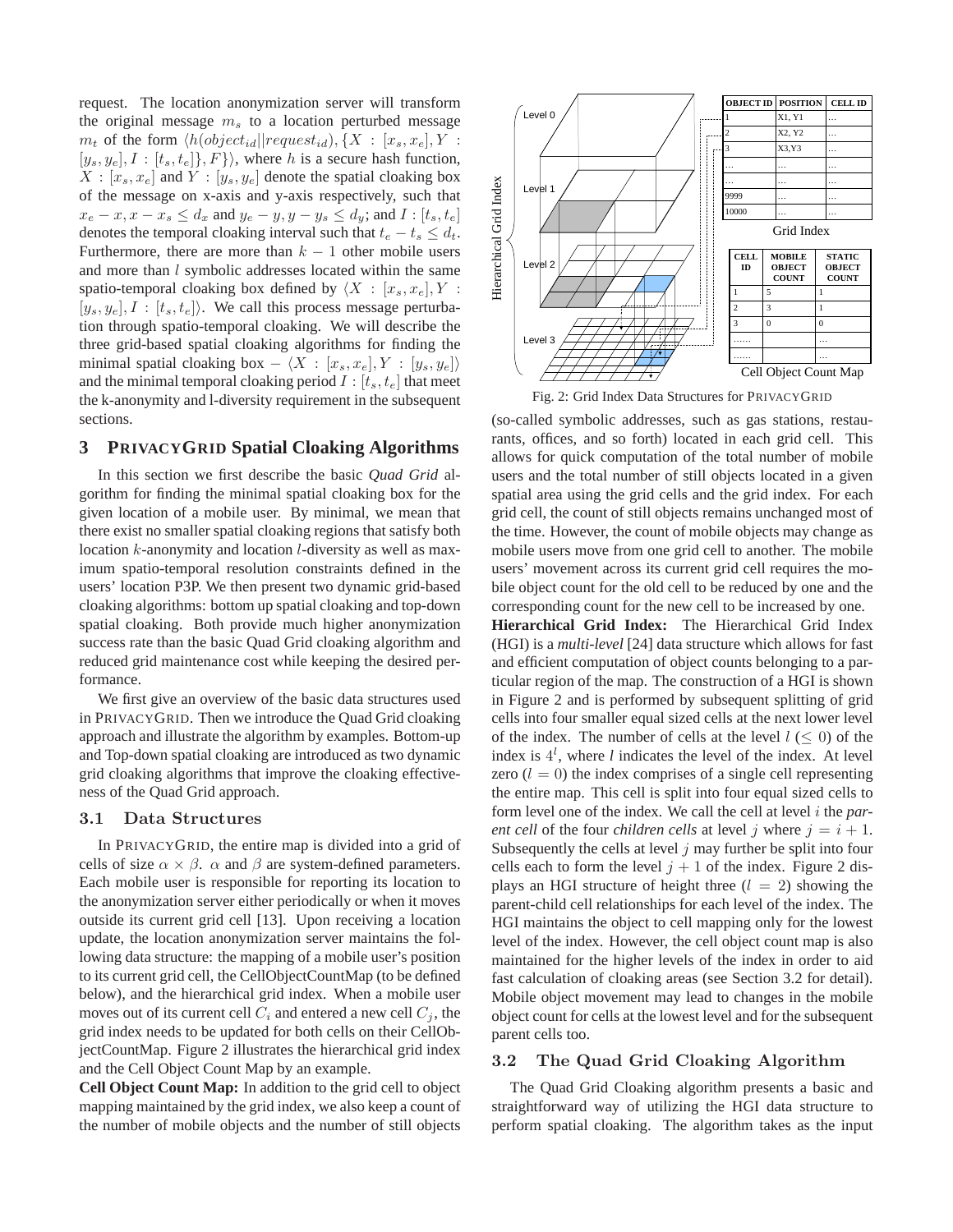



the original message  $m<sub>s</sub>$  from a mobile user and produces the perturbed message  $m_t$  by replacing the two dimensional spatial location point  $(x, y)$  with the minimal spatial cloaking box  $\langle X : [x_s, x_e], Y : [y_s, y_e] \rangle$ , which satisfies the mobile users' location privacy requirement  $\{k, l\}$ , and the location service quality requirement  $\{d_x, d_y, d_t\}$ . Algorithm 1 presents a sketch of the algorithmic detail. It first invokes the *GridIndexSearch* function to obtain the current cell identifier (*cid*) of the mobile user using her *object<sub>id</sub>* and her current spatial location point  $(x, y)$ . Then the algorithm performs the spatial cloaking recursively and each iteration proceeds in three steps. It first locates the number of moving objects  $(MN)$  and the number of still objects  $(SN)$  in the current cell cid. Then it compares  $\{MN, SN\}$  with the location privacy requirement  $\{k, l\}$  of the mobile user  $(object_{id})$  and computes the minimal spatial cloaking box. If the current cell does not meet the anonymity requirements, then the parent cell of cid will be used to start the next iteration.

Concretely, the algorithm first uses the current cell identifier for the mobile user to obtain the number of moving objects  $(MN)$  and the number of still objects  $(SN)$  within this particular cell by searching the *Cell Object Count Map* data structure. Then it performs  $k$ -anonymity and  $l$ -diversity check on this grid cell. If  $MN \ge k$  and  $SN \ge l$ , then this single cell can potentially form the spatial cloaking box for this request and may be returned as the answer after verifying that it does not violate the maximum spatial resolution constraints (lines 2–5). Otherwise, the algorithm attempts to extend the search for cloaking box in vertical or horizontal direction of the current cell. We define the *vertical neighbor*  $(cid_v)$  of cell  $cid$ as the cell located above or below *cid* with the same parent cell in the HGI. The *horizontal neighbor*  $(cid_h)$  is identified as the cell located on either side of *cid* with the same parent cell in the HGI. The algorithm will then calculate the object counts MN and SN of cid and cid<sub>v</sub> as well as cid and cid<sub>h</sub> as shown in line 8 of the algorithm. If only one of these two cell combinations satisfies the  $k$ -anonymity and  $l$ -diversity requirement (lines 9–17), the algorithm attempts to choose that combination to continue the verification of whether it meets

**Algorithm 1** Quad Grid Cloaking

**Input:**  $\{object_{id}, request_{id}, x, y, t\}, \{d_x, d_y, d_t\}, \{k, l\}$ **Output:** MinimalSpatialCloakingBox

- 1:  $cid \longleftarrow GridIndexSearch(object_{id}, x, y)$
- 2: FUNCTION QUAD GRID CLOAKING( $k, l, \{x, y\}$ ,
- 3:  $\{d_x, d_y\}$ , *cid*)
- 4:  $(MN, SN) \leftarrow$  CellObjectCountMapSearch(cid)
- 5: **if**  $(cid.MN \ge k)$  &&  $(cid.SN \ge l)$  **then**
- 6:  $CheckClockingBoxValidity(x, y, d_x, d_y)$
- 7: return cid;
- 8: **end if**
- 9:  $cid_v \longleftarrow$  Vertical neighbor cell of cid.
- 10:  $cid<sub>h</sub> \longleftarrow$  Horizontal neighbor cell of cid.
- 11:  $MN_v = cid.MN + cid_v.MN; MN_h = cid.MN +$  $cid_h. MN;$
- 12:  $SN_v = cid.SN + cid_v.SN; SN_h = cid.SN + cid_h.SN;$
- 13: **if**  $(((MN_v \ge k) \&\& (SN_v \ge l)) || ((MN_h \ge k) \&\& )$  $(SN_h \ge l))$  then
- 14: **if**  $((MN_v \geq k \&\& MN_h \geq k \&\& MN_h > MN_v)$  $MN_v < k$ ) then
- 15: CheckCloakingBoxV alidity $(x, y, d_x, d_y)$
- 16: return  $cid, cid_h;$
- 17: **else**
- 18: **if**  $(MN_h == MN_v)$  then
- 19: **if**  $(SN_h \geq SN_v)$  **then**
- 20: CheckCloakingBoxValidity $(x, y, d_x, d_y)$
- 21: return  $cid, cid_h;$

22: **else**

- 23:  $CheckCloudingBoxValidity(x, y, d_x, d_y)$
- 24: return  $cid, cid_v$ ;
- 25: **end if**
- 26: **end if**

```
27: else
```
- 28: CheckCloakingBoxValidity $(x, y, d_x, d_y)$
- 29: return  $cid, cid_v;$
- 30: **end if**
- 31: **else**
- 32: QUAD\_GRID\_CLOAKING $(k, l, \{x, y\}, \{d_x, d_y\},$ PARENT(cid));

# 33: **end if**

the maximum spatial resolution constraint. If both cell combinations satisfy the  $k$ -anonymity and  $l$ -diversity requirement, the algorithm picks the combination which provides a higher  $k$  anonymity level (or higher *l*-diversity level when both combinations have the same  $k$  value). Upon passing the privacy check, the algorithm will validate whether the selected cell combination meets the maximum spatial resolution constraint of this request, and if so, it is returned as the minimal spatial cloaking box (line 11 and line 14). However, if this selected cloaking box is does not meet the maximum spatial resolution requirement (i.e., bigger than the range defined by the maximum spatial resolution), the algorithm has to drop this message (unless temporal cloaking is turned on). In case that neither of the two combinations satisfy the k-anonymity and l-divrsity requirements, the algorithm starts the next iteration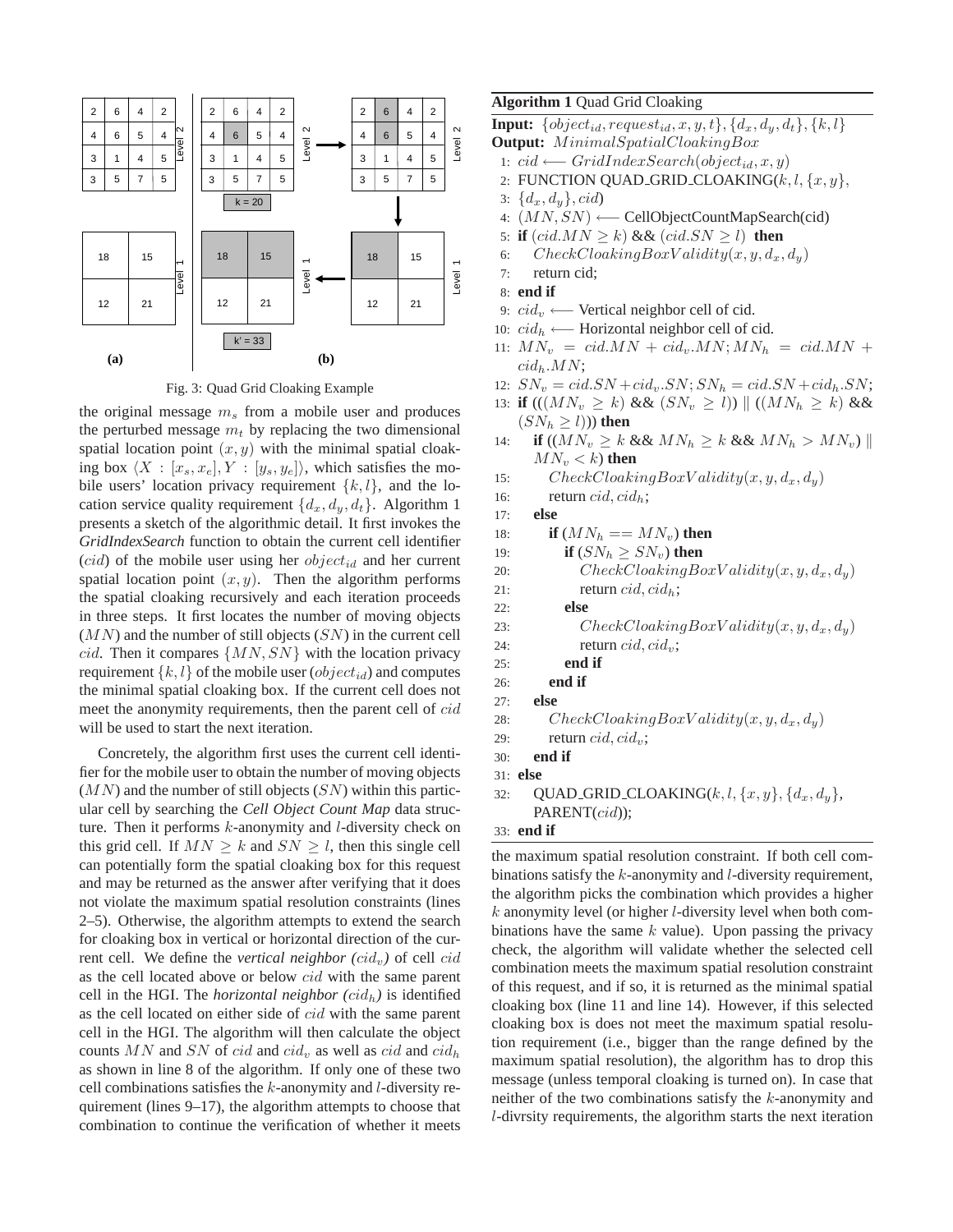

Fig. 4: Quad Grid Cloaking Weakness

with the parent cell of the current cid.

We illustrate the working of Algorithm 1 by example. Figure 3(a) displays a HGI structure of height two. For simplicity we only display the mobile object count for each cell at a particular time instant within each cell since the still object count is relatively stable. We observe that the mobile object count for each cell at level one is the sum of the object counts for its children cells at level two. Figure 3(b) illustrates the working of the Quad Grid Cloaking algorithm for a given location anonymization request issued by a mobile object within the shaded cell (the cell with object count of 6). Suppose that this anonymization request has the  $k$ -anonymity level set to  $k = 20$ . Neither  $MN_v = 12$  nor  $MN_h = 10$  satisfy this kanonymity requirement of 20, so the algorithm selects the parent cell at level one of HGI. However, this parent cell has the mobile object count of 18, thus it is still insufficient to meet the desired  $k$ -anonymity level of 20. The algorithm needs to further expand the candidate cloaking box in either vertical or horizontal direction. If the expansion proceeds in vertical direction, the candidate cloaking box provides k-anonymity level of  $k = 30$ , otherwise we obtain  $k = 33$  by expanding the box in the horizontal direction. Given that the cloaking area will be the same irrespective of whether the expansion is along the vertical or horizontal direction, the algorithm selects the candidate cell combination that provides a higher anonymity level. In this example, the horizontal expansion is chosen as the final cloaking box as displayed in the shaded area at the bottom left part of Figure 3(b).

## 3.3 Problems with Quad Grid Cloaking

The Quad Grid cloaking algorithm is extremely fast as it uses the HGI data structure that maintains the object counts at different levels of the Grid index. However, the algorithm is restricted by the static nature of the Quad Grid data structure when performing the cell-based expansion for finding the minimal spatial cloaking box that meets both privacy and quality constraints of the mobile user. We illustrate the performance penalty of this problem by example in this section and provide experimental evaluation to validate our analysis in section 6.

Again for simplicity we only deal with the mobile object counts in this example as the still object counts are insensitive to the movement of mobile users. Figure 4(a) displays the cloaking area constructed by the Quad Grid algorithm (at the lowest level of HGI) for the example given in Figure 3. We observe that the minimal cloaking area chosen is unnecessarily larger than required even though the achieved anonymity level  $(k'=33)$  is well above the required anonymity level of  $k=20$ . Figure 4(b) displays a couple of scenarios where the cloaking area can be constructed using fewer number of base level cells while still meeting the required anonymity level. There are a number of weaknesses that prevent the Quad Grid approach from finding the smallest possible cloaking area within the user specified privacy and quality requirements.

- 1. **Rapid and constrained area expansion:** At each iteration, the Quad Grid algorithm expands the cloaking area to twice its current size by selecting a horizontal or vertical neighboring cell. In case that the iteration involves moving to a higher level of the HGI (line 18 in algorithm 1), the area expands to four times of its size at the beginning of the iteration. At the higher levels of a HGI, this leads to a rapid expansion in the candidate cloaking area, restricting the ability of the algorithm to find the minimal cloaking box that meets the location P3P requirements.
- 2. **Unnecessarily High** k**-Anonymity:** From the above example we observe that the Quad Grid cloaking algorithm achieves much higher anonymity levels than the desired levels. Unnecessarily large anonymity levels have an associated cost of a larger cloaking area which hurts the QoS provided to the user.
- 3. **Anonymization Success Rate:** An important goal of the location cloaking algorithm is to anonymize messages at a higher success rate while meeting the user specified privacy preference profile. The Quad Grid algorithm, due to rapid expansion of the cloaked areas, often overshoots the maximum spatial resolution, thus resulting in higher percentage of messages being dropped due to its inability to find a satisfactory perturbation (see Section 6 for experimental results). This severely hurts the performance of the algorithm.
- 4. **Pre-defined Cloaking Path:** The Quad Grid algorithm utilizes a fixed hierarchy of the HGI data structure to perform cell expansion in searching for minimal spatial cloaking box, thus limiting its ability to explore all options for cell-based expansion. As a result, the algorithm can only select the cloaking areas through a pre-defined quad grid cell composition structure along the hierarchy of HGI.

To overcome the problems with Quad Grid cloaking, we need to relax the rigid hierarchical quad grid cell expansion process implied by the construction structure of HGI. This motivates us to look into the dynamic cell expansion approach. In the rest of the paper we focus on the bottom-up and the top-down grid cloaking algorithms. Unlike the Quad Grid cloaking approach, the dynamic grid cloaking approach is able to produce close to optimal cloaking areas. The algorithm accepts the same input arguments as the Quad Grid approach (recall Section 3.2).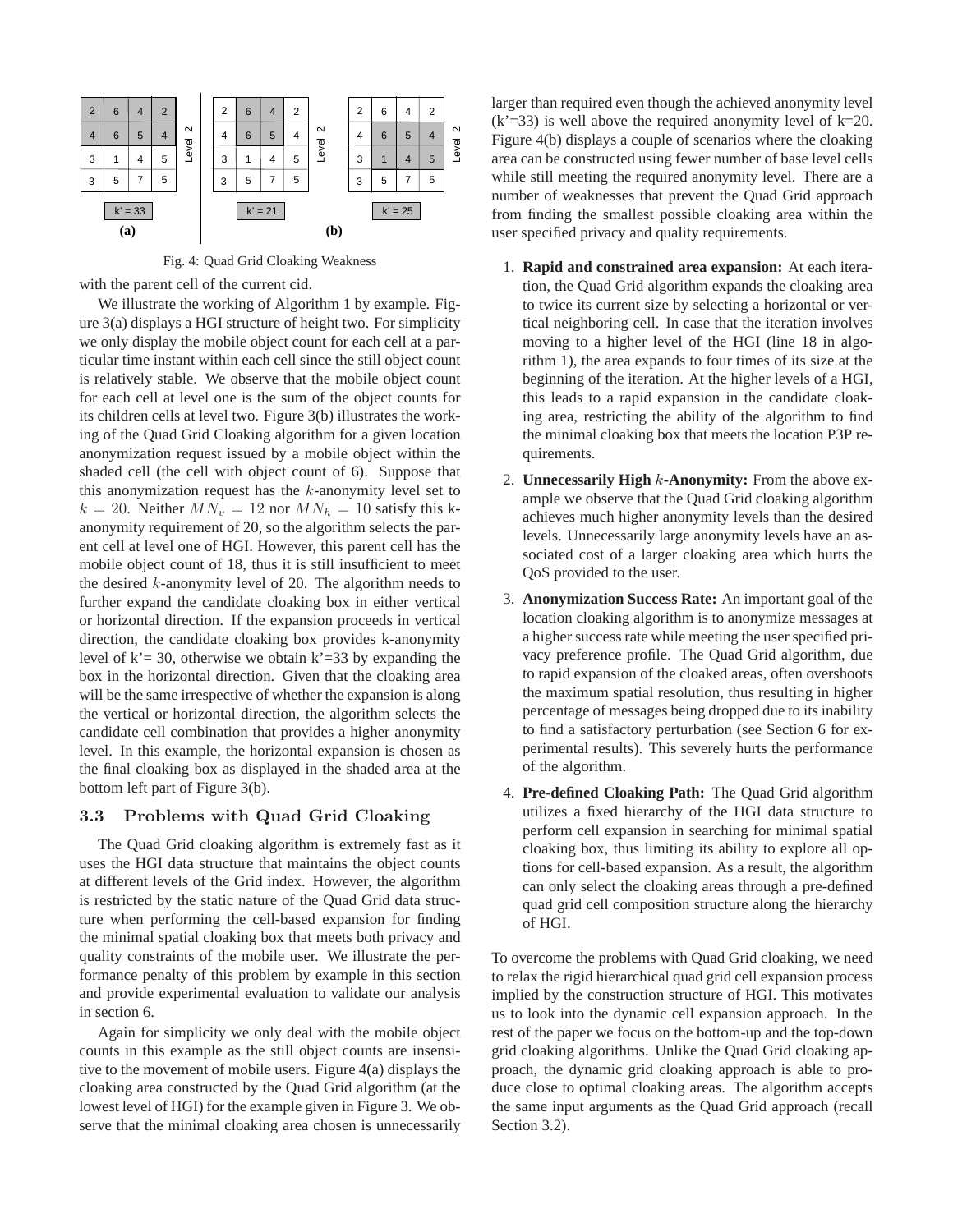## 3.4 Dynamic Bottom-Up Grid Cloaking

The *Bottom-Up* approach to dynamic cloaking starts with the base cell containing the object from which the cloaking request has originated. A sketch of the algorithm is given in Algorithm 2. The algorithm first determines if the current cell (cid) has sufficient mobile object count and still object count to satisfy the privacy requirements and verifies the validity of the cloaking box in terms of the user specified maximum spatial resolution levels (lines 2–6).

**Algorithm 2** Bottom-Up Dynamic Grid Cloaking **Input:**  $\{object_{id}, request_{id}, x, y, t\}, \{d_x, d_y, d_t\}, \{k, l\}$ **Output:**  $Minimal Spatial CloakingBox$ 1:  $cid \leftarrow GridIndexSearch(object_{id}, x, y)$ 2: FUNCTION BOTTOM\_UP\_GRID\_CLOAKING $(k, l,$ 3:  $(x, y), (d_x, d_y), cid$ 4: **if** (cid.MN  $\geq k$ ) && (cid.SN  $\geq l$ ) **then** 5:  $CheckClockingBoxValidity(x, y, d_x, d_y)$ 6: return cid; 7: **end if** 8: **while** (selectedCells.MN  $\lt k$  | selectedCells.SN  $\lt l$ ) **do** 9:  $Row_N \longleftarrow$  Row above uppermost selected row. 10:  $Row_S$  ← Row below lowermost selected row. 11:  $Col_E \longleftarrow$  Right column of rightmost selected column. 12:  $Col_W \longleftarrow$  Left column of leftmost selected column. 13:  $CheckRowSpatialValidity(x, d_x, Row_N);$ 14:  $CheckRowSpatialValidity(x, d_x, Row_S);$ 15:  $CheckColSpatial Validity(y, d_y, Col_E);$ 16:  $CheckColSpatial Validity(y, d_y, Col_W);$ 17:  $MN_N = selectedCells.MN + Row_N.MN;$ 18:  $SN_N = selectedCells SN + Row_N.SN;$ 19:  $MN_S = selectedCells.MN + Row_S.MN;$ 20:  $SN_S = selectedCells.SN + Row_S.SN;$ 21:  $MN_E = selectedCells.MN + Col_E.MN;$ 22:  $SN_E = selectedCells.SN + Col_E.SN;$ 23:  $MN_W = selectedCells.MN + Col_W.MN;$ 24:  $SN_W = selectedCells SN + Col_W.SN;$ 25: **odd iteration:** 26: selectRowOrColumnToAdd( $MN_N, MN_S, MN_E$ , 27:  $MN_W, SN_N, SN_S, SN_E, SN_W$ ; 28: **even iteration:** 29: **if** (addedRowInPreviousIteration) **then** 30: selectColumntoAdd( $M N_E$ ,  $M N_W$ ,  $S N_E$ ,  $S N_W$ ); 31: **else** 32: selectRowtoAdd( $MN_N, MN_S, SN_N, SN_S$ ); 33: **endif** 34: **end while** 35: MinimalCloakingBox ←− CloakingArea(selectedRows, selectedColumns) 36: return MinimalCloakingBox;

In case that the current cell does not meet the user's privacy requirements, the algorithm expands the current cell (i.e., the candidate cloaking box) to any of the four neighboring cells. This is in contrast to the Guad Grid approach that restrict the expansion to only those neighboring cells with the



Fig. 5: Bottom-Up Dynamic Hierarchical Grid Cloaking Example

same parent in HGI. The decision on which of the four cells to choose first is based on the highest object count in the candidate cells. The cells composing the cloaking box are identified by their rows and columns in the grid index. The *selected rows* and *selected columns* are maintained by the algorithm (in an incremental order) and can be used to infer the selected cells for forming the final cloaking area. The current candidate cloaking box may be expanded further in any direction (*North, South, East or West*) by adding the row above the uppermost selected row (or below the lowermost selected row) or the column to the right of the rightmost selected column (or to the left of the leftmost selected column), thus dynamically building the cell-based cloaking box by adding suitable rows or columns. The rows denoted by  $Row_N, Row_S$  or columns denoted by  $Col_E, Col_W$  (lines 9–12) are used to calculate the cell count after addition (lines 17–24). The validity of the rows or columns to meet the maximum spatial resolution requirements is checked before proceeding with the addition (lines 11–14). The algorithm selects the row or column which leads to the maximum object count after addition. For every odd iteration, the algorithm determines whether to add a row or column as the cloaking area may be expanded in any of the four directions (lines 25–27). For even iterations, the algorithm expands the cloaking area, depending on whether a row or column was added in the previous iteration, in order to ensure that no skew is introduced in any direction (lines 28–33). For example, if the algorithm added a row during the previous iteration, the current iteration would involve addition of either the column  $Col_E$  or  $Col_W$ . The steps (lines 8–34) are recursively repeated as long as the total object count of *all* cells in the selected rows and columns is less than the required *k-anonymity* and l-diversity requirements. Upon meeting the privacy and quality requirements, the algorithm uses the selected rows and columns to determine the selected cells and composes the minimal cloaking area in terms of the selected cells. It returns the final minimal spatial cloaking area and terminates.

The working of the *Bottom-Up* dynamic approach is explained through an example in Figure 5. For simplicity we only use the mobile object count in this example. The cloaking request originates from the shaded cell with an object count of six. As this is insufficient to meet the  $k$ -anonymity requirement, the algorithm starts expanding the selected cell. Note that the algorithm works with a flat grid index (or the lowest level of the HGI data structure). Thus no additional in-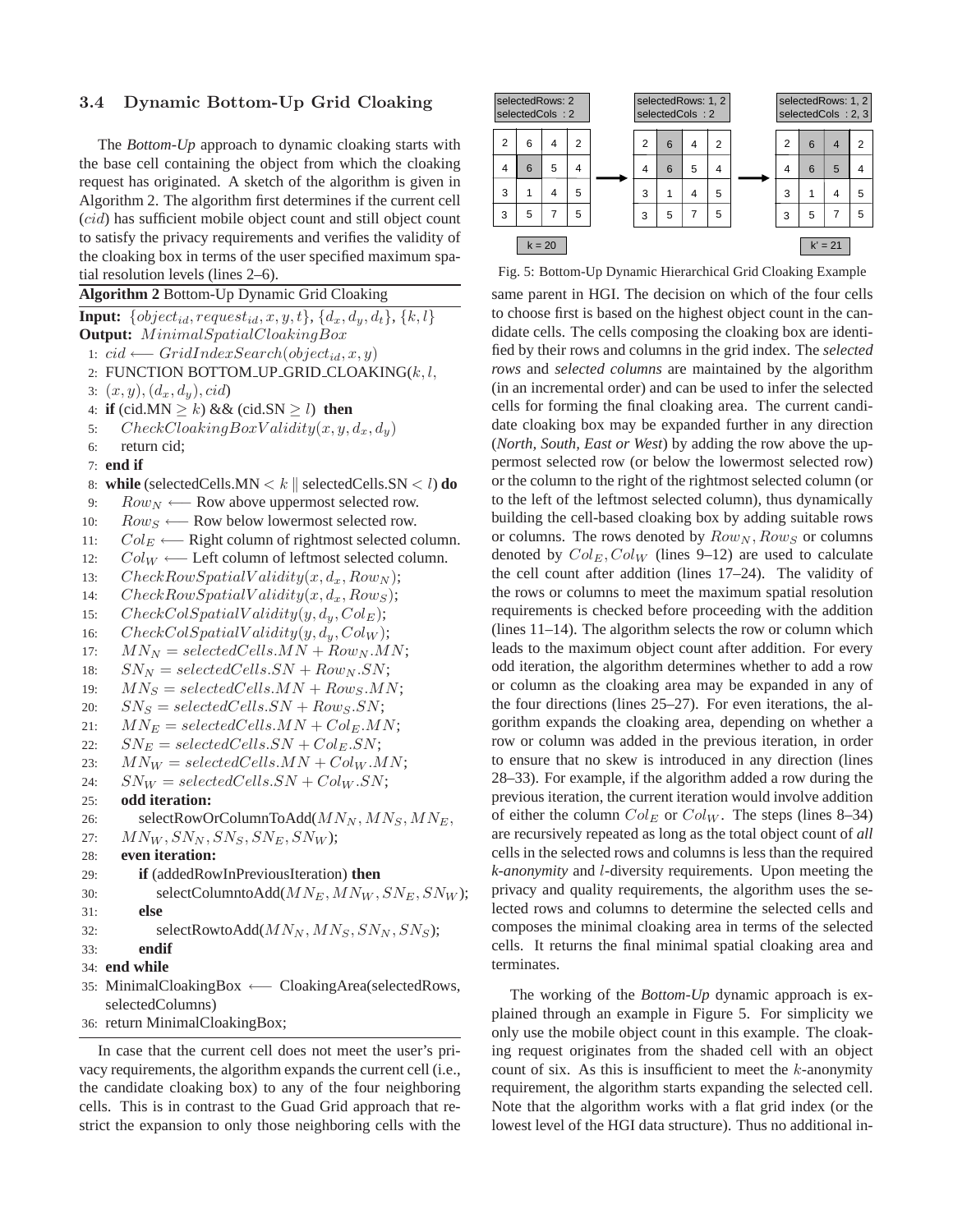formation related to higher levels of the HGI hierarchy needs to be maintained. The current cell is located at the second row and the second column in the grid, which are marked as *selectedRows* and *selectedCols* by the algorithm respectively. All neighboring cells of the shaded cell are considered and the first row to the north which increments the object count to 12 is chosen as the first cell to expand and added into the *selectedRows*. As the total object count of 12 in this candidate cloaking box does not meet the k-anonymity requirement of  $k = 20$ , the algorithm starts the next iteration. In this iteration, we first consider the column to the left  $(Col_W)$ , which is not sufficient to meet the privacy requirements. Then we consider the addition of the right column (third column in the grid) which provides a cloaking area with the object count of  $k'=21$ , which is sufficient to meet the anonymity requirement. Thus the algorithm terminates and returns  $selectedRows = \{1, 2\}$ and selectedCols =  $\{2,3\}$ . We can see the area provided by the dynamic bottom-up grid cloaking approach is much smaller than the one provided by the Quad Grid approach (in Figure 3), even though both meet the privacy requirements.

### 3.5 Dynamic Top-Down Grid Cloaking

Dynamic cloaking may also proceed by starting with the largest possible cloaking area as permitted by the maximum spatial resolution. We call this approach the *Top-Down* dynamic gird cloaking and Algorithm 3 gives the algorithmic sketch. First, the top-down algorithm calculates the cells needed to compose the largest cell-based candidate cloaking box, which meets the maximum spatial tolerance requirement (line 4). The cloaking area is expressed as a set of *selectedRows* and *selectedCols*, as in the bottom-up approach. If the largest possible candidate cloaking box fails to meet the required privacy requirements, the message cannot be cloaked using the user-defined privacy and quality metrics and the algorithm terminates (lines 5–7). The algorithm proceeds beyond this step only if it is possible to cloak the message. Otherwise, the top-down approach repeatedly removes appropriate rows or columns from the *maximum cloaking area* generated in line 4. Each odd iteration selects the outermost rows or columns (lines 9–12) with minimum object counts, so that the selected cloaking area (after removing a row or column) has the maximum possible object count (lines 13–33). If any of the calculated values are higher than the k-anonymity requirement, rows or columns may be removed appropriately, provided that the row or column containing the object which initiated the cloaking request is not removed (line 21–24). Even iterations may remove rows or columns dependent on the steps performed by the previous iteration (lines 25–30). The algorithm terminates if none of the object counts are higher than the user specified *k* value and *l* value (lines 31–33). It returns the final cloaked spatial area defined by the *selectedRows* and *selectedCols*. The top-down approach speeds up the cloaking in certain scenarios when compared to the bottom-up approach.

The example in Figure 6 illustrates the Top-Down approach with the same starting conditions as in the previous exam**Algorithm 3** Top-Down Dynamic Grid Cloaking

**Input:**  $\{object_{id}, request_{id}, x, y, t\}, \{d_x, d_y, d_t\}, \{k, l\}$ **Output:** MinimalSpatialCloakingBox

- 1:  $cid \longleftarrow GridIndexSearch(object_{id}, x, y)$
- 2: FUNCTION TOP DOWN GRID CLOAKING $(k, l)$
- 3:  $(x, y), (d_x, d_y), cid$
- 4: selectedCells =  $MaxCloudingArea{x, y, d_x, d_y};$
- 5: **if** (selectedCells.MN  $\lt k$ ) || (selectedCells.SN  $\lt 1$ ) **then**
- 6: break;
- 7: **end if**
- 8: **while** (selectedCells.MN > k && selectedCells.SN > l) **do**
- 9:  $Row_N \longleftarrow$  Uppermost selected row.
- 10:  $Row_S \longleftarrow$  Lowermost selected row.
- 11:  $Col_E \longleftarrow$  Rightmost selected column.
- 12:  $Col_W \longleftarrow$  Leftmost selected column.
- 13:  $MN_N = selectedCells.MN Row_N.MN;$
- 14:  $SN_N = selectedCells SN Row_N SN;$
- 15:  $MN_S = selectedCells.MN Row_S.MN;$
- 16:  $SN_S = selectedCells.SN Row_S.SN;$
- 17:  $MN_E = selectedCells.MN Col_E.MN;$
- 18:  $SN_E = selectedCells.SN Col_E.SN;$
- 19:  $MN_W = selectedCells.MN Col_W.MN;$
- 20:  $SN_W = selectedCells.SN Col_W.SN;$
- 21: **if**  $((MN_N \geq k \&& SN_N \geq l) \parallel (MN_S \geq k \&&$ SN<sup>S</sup> ≥ l) k (MN<sup>E</sup> ≥ k && SN<sup>E</sup> ≥ l) k (MN<sup>W</sup> ≥ k &&  $SN_W \geq l$ ) then

### 22: **odd iteration:**

- 23: selectRowOrColumnToRemove( $MN_N, MN_S$ ,
- 24:  $M N_E, M N_W, S N_N, S N_S, S N_E, S N_W$ ;

### 25: **even iteration:**

- 26: **if** (removedRowInPreviousIteration) **then** 27: selectColtoRemove( $M N_E$ ,  $M N_W$ ,  $S N_E$ ,  $S N_W$ ); 28: **else** 29: selectRowtoRemove( $MN_N, MN_S, SN_N, SN_S$ ); 30: **endif**
- 31: **else**
- 32: break;
- 33: **end if**
- 34: **end while**
- 35: MinimalCloaking Box ← CloakingArea(selectedRows, selectedColumns)
- 36: return MinimalCloaking Box;

ples. The shaded area in the leftmost figure displays the initial maximum possible cloaking area. The end result with the top-down approach is similar to the result obtained using the bottom-up approach in this example.

## **4 Possible Enhancements**

In this section we discuss two enhancements for the PRI-VACYGRID spatial cloaking algorithm: the *hybrid cloaking* approach and the incorporation of *temporal tolerance* into the spatial cloaking algorithms.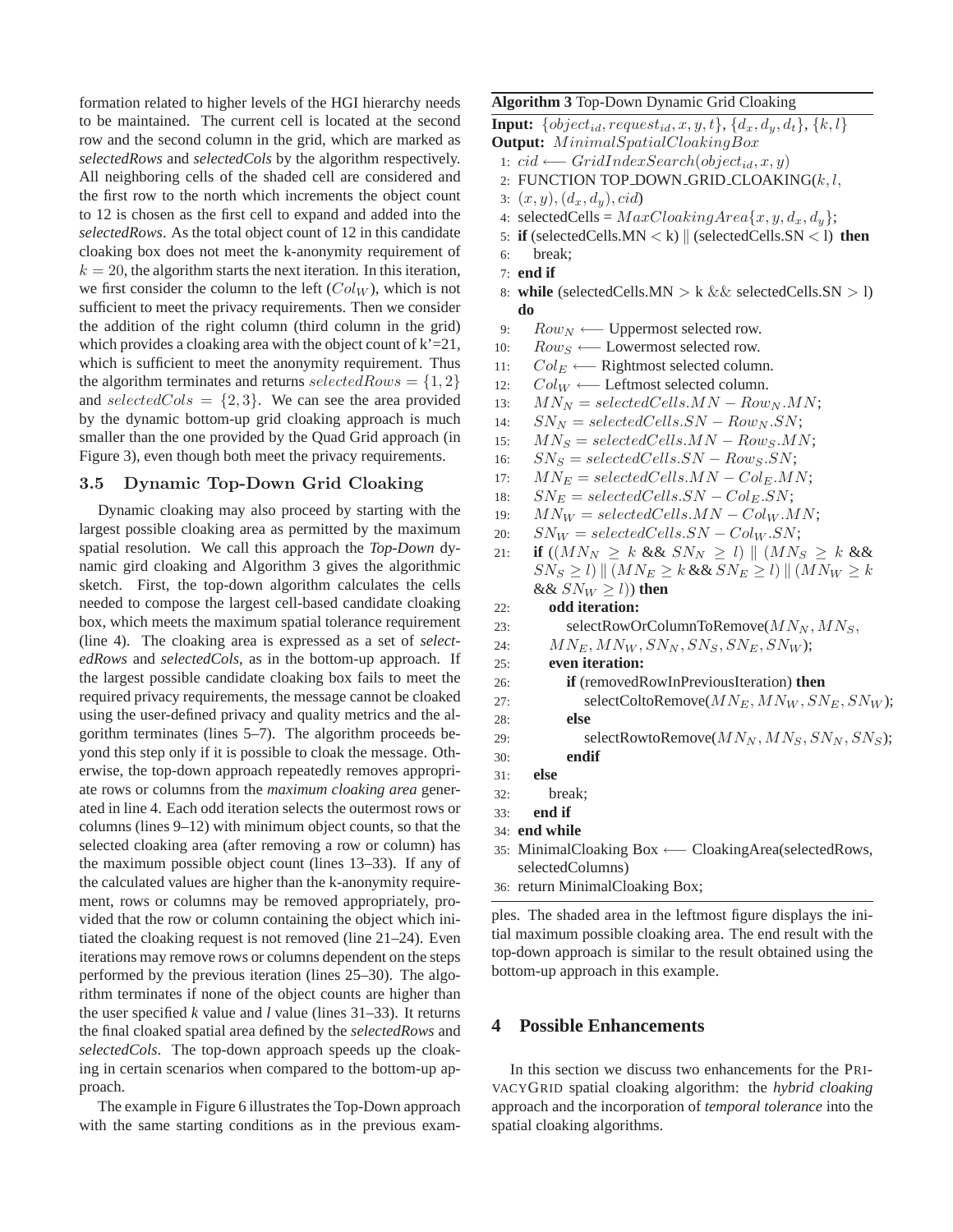

Fig. 6: Top-Down Dynamic Hierarchical Grid Cloaking Example

#### 4.1 Hybrid Cloaking

The hybrid cloaking algorithm combines the bottom-up and top-down approaches to improve the performance of finding minimal cloaking region for a location service request. There are several ways that one can combine the top-down and bottom up approach. For example, making a choice upon receiving a location anonymization request. In this case, the main challenge is how to appropriately decide whether to proceed in a bottom-up or a top-down manner upon receiving a message cloaking request. When a request has lower kanonymity level and higher maximum spatial resolution value, the hybrid algorithm proceeds in a bottom-up manner. However, for the request with a higher k-anonymity value and a low maximum spatial resolution value, the top-down approach is chosen as it works faster in finding the minimal cloaking box. We provide a brief analysis on the factors for making such decision when we assume a relatively stable state of cells being considered and a uniform object distribution.

Consider the map with a grid comprising of cells of size  $\alpha \times \beta$  superimposed on top of it. We assume that each cell has  $n$  objects on average as this analysis assumes a uniform object distribution. Our dynamic approaches advocate addition (or removal) of rows and columns alternately. We assume that the final cloaking area is constructed by adding an equal number of rows and columns. Given an anonymization request with anonymity level  $k$ , we conclude that,

$$
r = \sqrt{\frac{k}{n}}\tag{1}
$$

where  $r^2$  is the average number of cells estimated to meet our anonymity requirements, consequently we need to add *r* rows and an equal number of columns to form the required cloaking area. We assume that the maximum cloaking area as defined by the maximum spatial resoluton values consists of  $a$  rows and  $b$  columns which can be approximately quantified as below.

$$
a = 2 \times \lfloor \frac{d_y}{\beta} \rfloor + 1 \tag{2}
$$

$$
b = 2 \times \lfloor \frac{d_x}{\alpha} \rfloor + 1 \tag{3}
$$

The bottom-up approach starts with a singe cell and may expand to include  $a \times b$  cells, requiring addition of  $a - 1$  rows and  $b - 1$  columns. However, on an average it is expected to add only  $r-1$  rows and  $r-1$  columns where r is as defined in equation 1 above. The top down approach starts with  $a$  rows and b columns and it is expected to remove  $a - (r - 1)$  rows and  $b - (r - 1)$  columns on an average. Hence the expected number of iterations performed by the bottom-up approach is,

$$
i_{bu} = 2 \times \{\sqrt{\frac{k}{n}} - 1\}
$$
 (4)

Similarly for the top down approach the expected number of iterations is,

$$
i_{td} = a - \{\sqrt{\frac{k}{n}} - 1\} + b - \{\sqrt{\frac{k}{n}} - 1\}
$$
 (5)

The iterations performed by the top-down approach, on average, require more computation when compared with the iterations performed by the bottom-up approach as the top-down iterations are acting on a much larger number of rows and columns. Let the average cost of iterations performed by the top-down approach be  $\gamma$  times the average cost of iterations performed by the bottom-up approach. From the above equations we can determine the cost of proceeding in a bottom-up manner as,

$$
T_{bu} = 2 \times \{\sqrt{\frac{k}{n}} - 1\} \times Cost_{bu} \tag{6}
$$

where  $Cost_{bu}$  is the average cost of a single bottom-up iteration. Similarly, if the cost of one top-down iteration is  $Cost_{td} = \gamma \times Cost_{bu},$ 

$$
T_{td} = \{a - \{\sqrt{\frac{k}{n}} - 1\} + b - \{\sqrt{\frac{k}{n}} - 1\}\} \times \gamma \times Cost_{bu} \tag{7}
$$

For any anonymization request, the hybrid cloaking algorithm proceeds in a top-down manner if  $T_{td} < T_{bu}$ , otherwise, it proceeds in a bottom-up manner.

## 4.2 Integrating Spatial Cloaking with Temporal Cloaking

All cloaking algorithms we have discussed so far start composing the minimal spatial cloaking box that meets both privacy and QoS requirements immediately upon the arrival of a new request message, regardless whether the top-down or bottom-up cell composition is used. Recall that some messages may have to be dropped during spatial cloaking due to the fact that the algorithm cannot find the cloaking area that meets both privacy requirement and the maximum spatial resolution requirement specified by the mobile user. Instead of dropping the message, we can improve the situation by invoking the temporal cloaking to introduce some delay in terms of when to start the spatial cloaking process within the maximum temporal resolution constraint. For example, if we delay the start of spatial cloaking for  $\gamma$  time units ( $0 \leq \gamma \leq d_t$ ), more mobile users may issue requests over the same area, and lead to higher probability for more messages to be perturbed, providing higher anonymization success rate. The critical challenge is how to set the appropriate  $\gamma$  value. If  $\gamma = 0$  the spatiotemporal cloaking is reduced to immediate spatial cloaking. If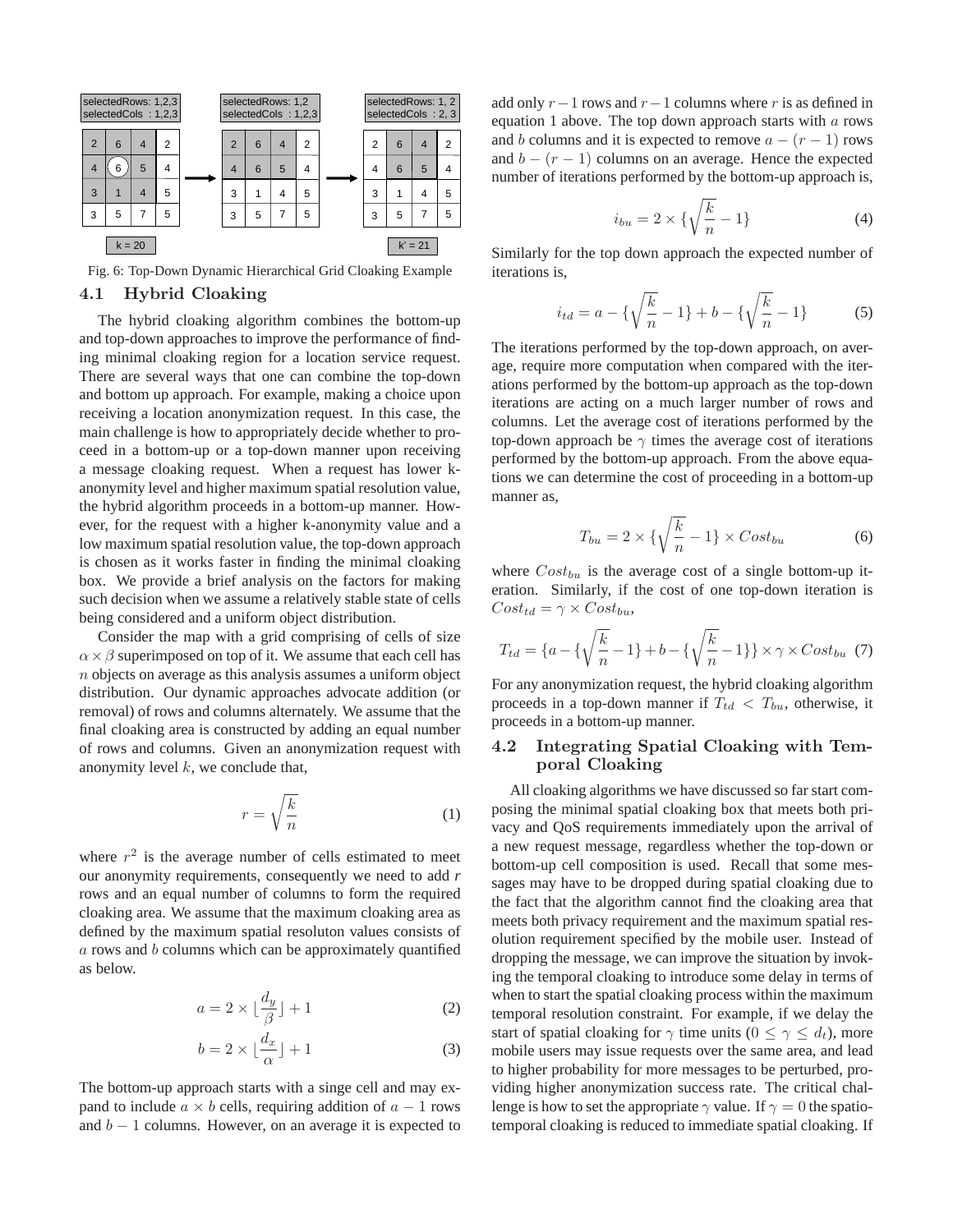

Fig. 7: Anonymous Query Processing

 $\gamma = d_t$ , the cloaking will be performed right before the expiration of the message (i.e., after a maximum allowed delay of  $d_t$ time units. However this extreme setting will result in higher latency which in many cases are unnecessary. Given a request message and its current cell  $cid$ , let  $C_{max}$  be the neighboring cell of *cid* with the highest object count. In PRIVACYGRID, we determine the timing for starting the deferred cloaking process based on a number of parameters. Concretely, we perform the spatial cloaking for a new message if the total object count of the current cell *cid* and the neighboring cell  $C_{max}$ is larger than or equal to a system defined fraction of  $k$ , say θ, namely  $MN(cid) + MN(C_{max}) \ge \theta \times k$ .  $\theta < 1$  is a system parameter that adjusts the amount of anonymization messages to be deferred. Smaller  $\theta$  values push more messages to be processed immediately upon arrival. We can set  $\theta$  at initialization time based on experimental studies or have it adaptively tuned during runtime by observing the rate of successful anonymizations with different  $\theta$  values. A similar threshold value may be maintained for the l-diversity specifications too.

## **5 Processing Perturbed Location Queries**

We briefly describe the anonymous query processing mechanisms required at the LBS server in order to aid processing of queries associated with cloaked spatial regions instead of spatial points. Figure 7 displays an object  $o_1$  which requests for all static objects (e.g. gas stations) within the distance  $r$  from its curent position. Figure 7(a) displays the Minimum Bounding Rectangle (MBR) which forms the result set to be explored for the actual query. The cloaked query region identified by the location anonymization server is as shown in Figure 7(b). The actual object  $o_1$  which makes the query request may be present anywhere within the cloaked query region, even at the any of the corner points of the region. Thus the query processor needs to explore the region at a maximum distance  $r$  from each corner point to ensure that the probability of relevant results being excluded from the evaluation is zero. The shaded area in the figure displays the query result evaluated using the cloaked query region. As is clearly evident from the figure, the query result will include all relevant results for the original query  $Q_1$ . This clearly illustrates the need for finding smaller cloaking regions as unnecessarily large cloaking regions will lead to larger result sets. It is important to note that no other optimizations of any kind during query processing can guarantee all relevant results will be included in the returned candidate result set.

**Theorem 1.** *The MBR (as evaluated in Figure 7(b)) for the cloaked query* Q<sup>1</sup> *includes all relevant results for the actual query*  $Q_1$ *. Proof Skipped.*

### **6 Experimental Evaluation**

We divide the experimental evaluation of PRIVACYGRID into two components: the effectiveness of our cloaking algorithms in terms of privacy and quality requirements, and their performance in terms of time complexity and scalability. Before reporting our experimental results, we first describe our evaluation metrics and the experimental setup, including the road-network based mobile object simulator used in the experiments.

### 6.1 Evaluation Metrics

We define the following metrics to evaluate the effectiveness and efficiency of PRIVACYGRID location cloaking algorithms.

**Anonymization Success Rate:** The anonymization success rate is also referred to as the anonymization hit rate. The success rate of a cloaking algorithm measures its ability to cloak messages according to the privacy requirements − the *k*-anonymity value and the *l*-divisity value − and the QoS requirement – the *maximum spatial resolution* value and the *maximum temporal resolution* value. We define the anonymization success rate by measuring the fraction of messages cloaked successfully by an algorithm among all anonymization requests. This is the most important measure for evaluating the performance of the cloaking algorithms. A primary goal of the cloaking algorithm is to maximize the number of messages perturbed successfully according to their privacy and QoS requirements. Hence, the higher success rate a location cloaking algorithm has, the more effective it is.

**Relative Anonymity Level (RAL):** This metric is used to measure the achieved anonymity level for successfully cloaked messages by the cloaking algorithm, normalized by the specified level of anonymity  $(k \text{ value})$  and the specified level of diversity (l value) in the mobile user's location privacy preference profile.

$$
RAL = \frac{k'}{k} \times \frac{l'}{l} (k' \ge k, l' \ge l)
$$
 (8)

In PRIVACYGRID, the location cloaking algorithms aim at obtaining higher anonymity for the same cloaking area. However, excessive anonymity achieved at the cost of cloaking the location to a larger region hurts QoS during query processing. Hence, the lower the relative anonymity level (RAL), the better the performance of the algorithm.

**Relative Spatial Resolution (RSR):** This metric measures the ability of the spatial cloaking algorithm to provide the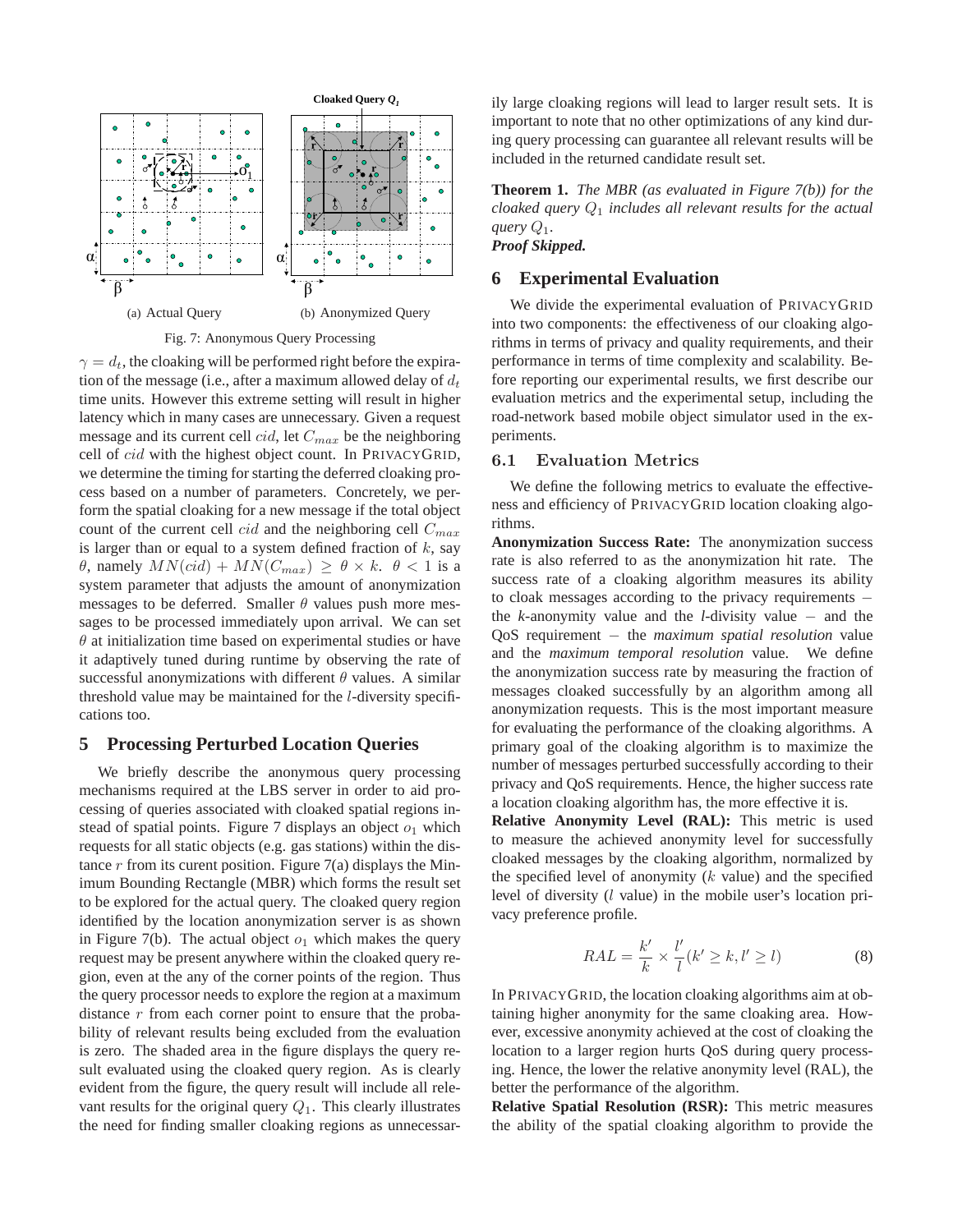

Fig. 8: Simulator for Experimental Setup

smallest cloaking area sufficient to meet the anonymity requirements. We calculate the relative spatial resolution by using the minimum spatial cloaking area, as calculated by the cloaking algorithm, normalized by the maximum allowed spatial cloaking area defined by the specified maximum spatial resolution  $\{d_x, d_y\}.$ 

$$
RSR = \sqrt{\frac{2 \times d_x \times 2 \times d_y}{Area(selfedCells)}}
$$
(9)

The relative spatial resolution has to be greater than one in all cases for successfully anonymized messages. Higher relative spatial resolution measure implies that the cloaked spatial region is smaller and the cloaking algorithm is more effective. **Message Anonymization Time:** This metric measures the run-time performance of the cloaking algorithm in terms of time complexity. Efficient cloaking implies that the cloaking algorithm spends less time but perturbs more messages.

### 6.2 Experimental Setup

We extend the simulator from [14] to evaluate the effectiveness and performance of PRIVACYGRID cloaking algorithms. The simulator generates a trace of cars moving on roads, and generates requests based on the position information from the trace. The trace generated by the simulator simulates a real-world road network obtained from maps available at the National Mapping Division of the USGS [7] in Spatial Data Transfer Format (SDTS) [6]. A transport layer of 1:24K Digital Line Graphs (DLGs) is used to extract the roadbased network. The data is converted to the Scalable Vector Graphic (SVG) [5] format using the GlobalMapper tool [2]. The simulator extracts the road network based on three types of roads – *expressway*, *arterial* and *collector* roads. Traffic volume data in [16] is used to estimate the number of cars for different road classes. Cars are randomly placed on the road network according to the traffic densities and are moving on the roads. At intersections, they move in one direction or the other. The simulator attempts to keep the number of cars on each type of roads constant with time. Our experimentation

| Road type                 | <b>Expressway</b> | <b>Arterial</b> | <b>Collector</b> |
|---------------------------|-------------------|-----------------|------------------|
| Mean of car speeds        | 90                | 60              | 50               |
| (km/h)                    |                   |                 |                  |
| Std. dev. of car speeds   | 20                | 15              | 10               |
| (km/h)                    |                   |                 |                  |
| Traffic<br>volume<br>data | 2916.6            | 916.6           | 250              |
| (cars/h)                  |                   |                 |                  |

Table 1: Motion Parameters

uses a map from Chamblee region of Georgia (Figure 8) to generate the trace used in this paper, which covers a region of approximately 168  $km^2$ . Most of our experiments use the trace with a duration of two hours. We simulate the movement of a set of 10,000 cars on the road network for Chamblee. Table 1 lists mean speeds, standard derivation and traffic volume values for each road type. Each car generates a set of messages during the simulation. By default, each message specifies an anonymity level k from the range of  $[1, 150]$  using a zipf parameter of 0.6 with higher  $k$  being the most popular. The maximum spatial and temporal resolution values of the message are selected independently using normal distributions with  $600m$  as the default mean spatial resolution and  $30m^2$  as the variance in maximum spatial resolution. The default mean temporal resolution is set to be 15s with  $12s^2$  variance in temporal resolution. Though all parameters take their default values if not stated otherwise, the settings of many parameters will be changed in different experiments to show the impact of these parameters on the effectiveness and efficiency of the algorithms.

### 6.3 Experimental Results

Our experimental evaluation of the PRIVACYGRID algorithms consists of three parts. First, we evaluate the effectiveness of the location anonymization algorithms by measuring anonymization hit rate (success rate), relative anonymity level obtained, average cloaking time and relative spatial resolution and observe how these parameters behave when we vary the settings of a number of parameters, such as grid cell size, the user-specified anonymity level  $k$ , and the user-specified maximum spatial resolution  $\{d_x, d_y\}$ . Then we evaluate the scalability of the algorithms in terms of cloaking time and update cost by varying the number of mobile users. Finally we evaluate the effectiveness of combining temporal cloaking with spatial cloaking by measuring the anonymization success rate (fraction of messages anonymized) when varying both the maximum temporal resolution values and the maximum spatial resolution values. Our results show that the PRIVACYGIRD dynamic grid cloaking algorithms are fast, effective, scalable and outperform all existing location cloaking approaches in terms of both anonymization success rate and cloaking time in the presence of larger range of  $k$  values.

### **6.3.1 Varying Size of Grid Cells**

This set of experiments aims at measuring cloaking time, anonymization hit rate (success rate), relative anonymity level and relative spatial resolution obtained by using different settings of grid cell size. Figure 9 shows the results measured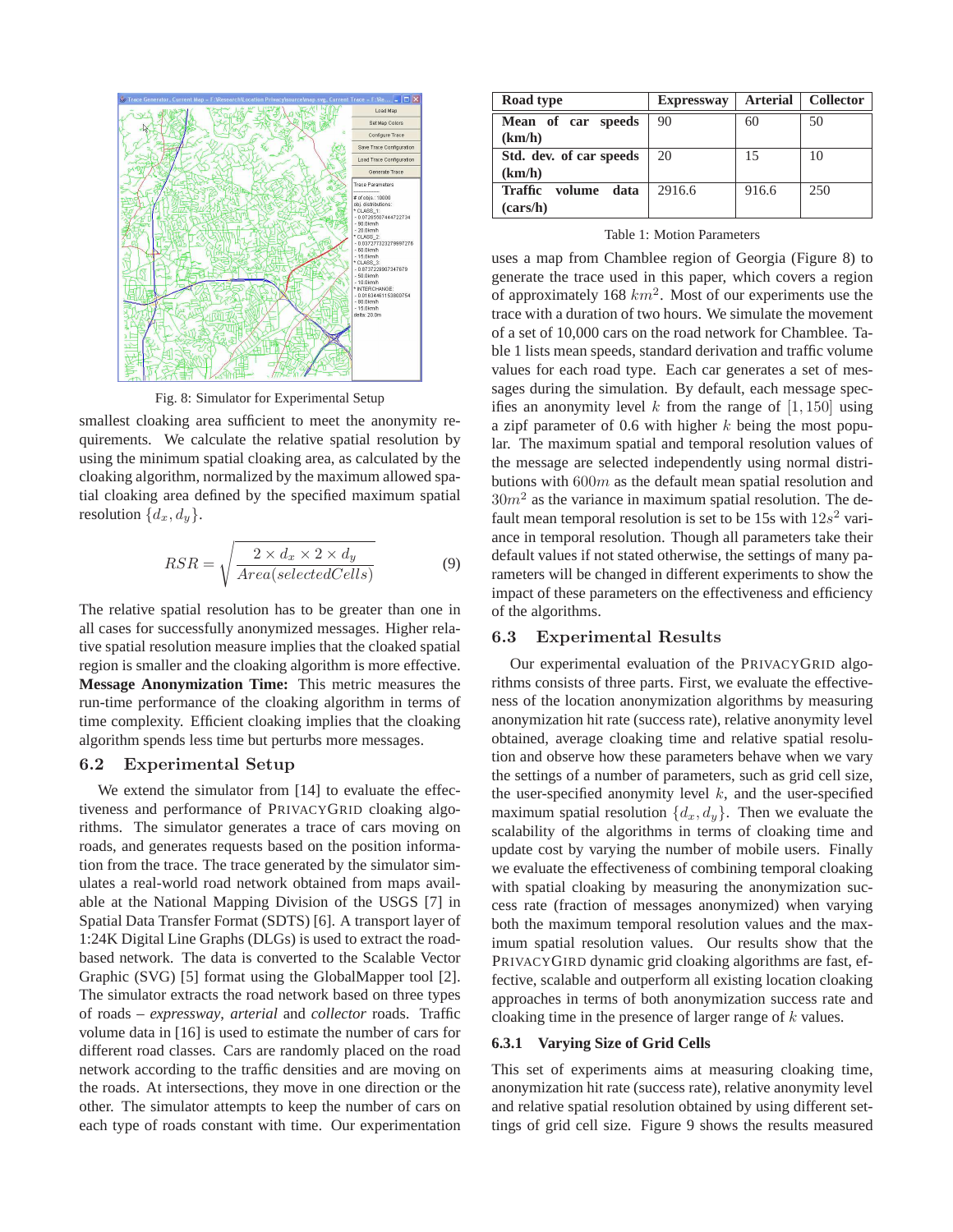

2.685

1.153

42.7%

#### **6.3.2 Varying User-defined Anonymity Level** k

This set of experiments measures anonymization hit rate (success rate), relative anonymity level, cloaking time, and relative spatial resolution when varying  $k$ , the user-defined anonymity level, from various ranges: [2–10], [10–50], [50–100] and [100–150]. Spatial tolerance values for the anonymity ranges are 400m, 800m, 1200m and 1600m (mean values with 5% standarad deviation) respectively and are chosen to be large enough to theoretically allow cloaking of a large fraction of the messages. The results are as displayed in

Figure 10 shows that the Quad Grid approach is able to cloak only around 60% of the messages with anonymity level k set in the range of  $[2-10]$  and the success rate falls further to 45-50% with increasing  $k$  values. In contrast, the dynamic approaches cloak 90-99% of the messages within user-defined maximum spatial resolution values (Figure 10(a)).

From Figure 10(b), we see that the Quad Grid cloaking incurs higher relative anonymity level but all dynamic cloaking approaches have low relative anonymity levels (close to one), indicating that the anonymity levels obtained in all perturbed messages ( $k'$  values) are very close to the user-defined  $k$ .

Figure 10(c) shows the impact of varying the user-defined anonymity level  $(k$  values) on the cloaking time of all algorithms. The quad grid cloaking algorithm is the fastest and its cloaking time does not increase much with the increase in the user-defined  $k$  values. Though all dynamic cloaking algorithms will incur relatively higher cloaking time (ms) with the increasing  $k$  values, the amount of increase in cloaking time for bottom-up and hybrid is much slower when compared to the top-down approach. It is important to note that the cloaking time for the worst case (where the top down approach is used) is still around 4.5 ms for  $k$  values in  $[100-150]$  (with higher  $k$  being more popular), which is hardly perceivable by most users.

Figure 10(d)) displays the impact of changing  $k$  values on relative spatial resolution (RSR) obtained for the perturbed messages. Clearly, the dynamic grid cloaking algorithms have considerably higher RSR (28-43%) than the Quad Grid approach for all  $k$  values, though RSR values decrease as the  $k$ values become larger.

(a) Message Anonymization Time (b) Other Metrics

96 X 112 48 X 56 24 X 28 12 X 14

Size of Grid Cells (m)

0

#### Fig. 9: Results with Varying Size of Grid Cells

48X 56

**Approach**

for four different settings of grid cell size:  $[96m \times 112m]$ ,  $[48m \times 56m]$ ,  $[24m \times 28m]$ , and  $[12m \times 14m]$ . Recall that a HGI of height *l* implies a lowest level grid comprising of  $2^{l}X2^{l}$  cells. Thus the four different grid cell sizes are equivalent to four different settings of the lowest level grid size, ranging from  $128 \times 128$  cells to  $1024 \times 1024$  cells. The user-defined anonymity levels (k value) for this set of experiments are chosen in the range  $[10 - 50]$  with a Zipf distribution using parameter 0.6, indicating that messages with higher anonymity levels are more popular.

Figure 9(a) shows that the quad grid cloaking algorithm is fast in terms of cloaking time and the cloaking time does not increase significantly with the decrease in the size of grid cells. However, both the bottom-up and top-down dynamic grid cloaking algorithms will incur relatively higher cloaking time (ms) with the decreasing sizes of grid cells. This is because more rows (or columns) need to be added (or removed) to obtain the optimal cloaking regions. Interesting to note is that the actual cloaking time of all dynamic approaches is still below 2.5 ms in all cases, and such low delays are hardly perceivable.

From Figure 9(b) we observe two interesting results. First, the anonymization hit rate, the relative anonymity level (RAL), and the relative spatial resolution (RSR) do not change much as we vary the size of grid cells. Second, given a fixed grid cell size, say  $[24m \times 28m]$ , we see sharp differences when comparing the Quad Grid cloaking approach with the dynamic grid cloaking approaches such as bottom-up, top-down and hybrid. The Quad Grid cloaking, though faster (recall Figure  $9(a)$ ), has only 43% of the messages being anonymized successfully, while all the dynamic approaches have similar but much higher rate of success ( $> 91\%$ ). All the dynamic grid cloaking approaches give low relative anonymity levels, which are close to one, whereas the Quad Grid approach has about 15% higher relative anonymity level, indicating that it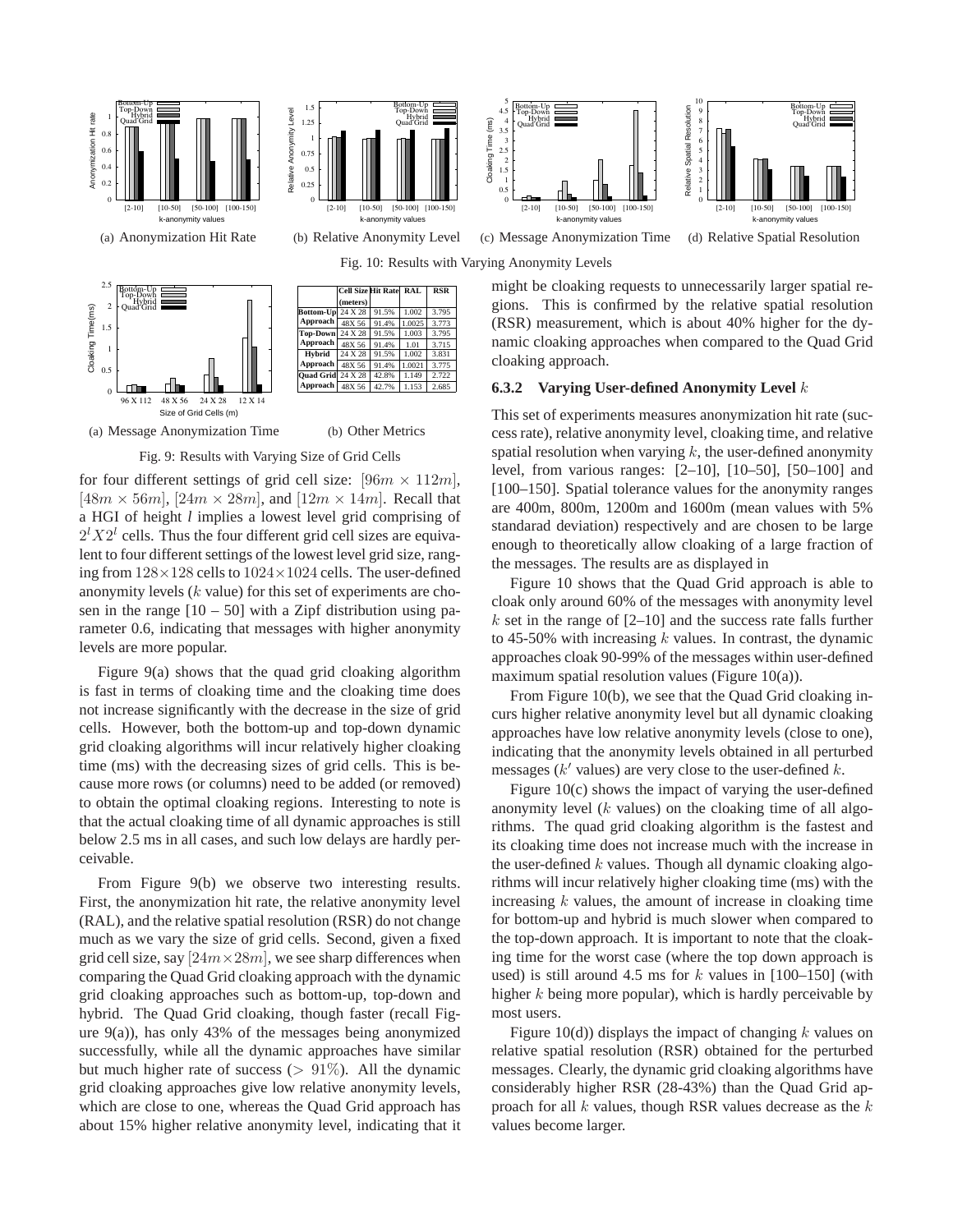

Fig. 11: Results with Varying Spatial Tolerance

### **6.3.3 Varying Spatial Tolerance**

This set of experiments examines the performance of the algorithms by varying the maximum spatial resolution settings and measures the anonymization hit rate (success rate), relative anonymity level, cloaking time, and relative spatial resolution. Messages are generated with anonymity level  $k$  from the range [10–50] with Zipf distribution using parameter 0.6, favoring messages with higher  $k$  values. We vary the maximum spatial resolution value from 500m to 800m (mean values) with 5% standard deviation and examine the effect of different settings of maximum spatial resolution on the effectiveness of both the Quad Grid and the Dynamic Grid cloaking approaches. Figure 11 displays the results. The dynamic approaches are able to cloak all messages which can be theoretically cloaked for each maximum spatial resolution value, whereas the Quad Grid approach fails to cloak a large number of messages (40% less as shown in Figure  $11(a)$ ). Figure  $11(b)$  shows that the relative anonymity levels for all cloaking algorithms do not change much when the user-defined maximum spatial resolutions change significantly. Figure 11(c) shows that only the top-down cloaking algorithm increases the cloaking time as the maximum spatial resolution values increase, while other cloaking algorithms are not very insensitive to the changes in the maximum spatial resolution values. Finally, Figure 11(d) shows that with the increase in the maximum spatial resolution values, the relative spatial resolution (RSR) values for all cloaking algorithms will increase proportionally with a close to constant gap between the Quad Grid approach and the dynamic grid algorithms.

### **6.3.4 Scalability**

Finally we report the set of experiments designed to study the scalability of the PRIVACYGRID system with respect to the changing number of mobile users. Obviously, as the number of users in the system increases, we can expect the cloaking time for all algorithms to decrease as messages will be



Fig. 12: Results with Varying Number of Users

anonymized more easily, but the update costs for the gridbased structures will increase. We use a similar setup to that in Section 6.3.3 with the mean spatial resolution fixed at 800m with 5% standard deviation. We vary the number of users from 10K to 100K and observe the effect on the cloaking time and update cost. Figure 12 shows the measurement results. From Figure 12(a) we observe a number of interesting results. First, the amount of differences in cloaking time among the algorithms changes slightly with the increase in the number of mobile users. Second, the cloaking time for the Quad Grid approach is less sensitive to the increase in the number of users. Third, the top-down approach shows a slow increase in cloaking time with the increase in the number of mobile users in the system. This is because the approach requires more iterations as messages can be cloaked to smaller spatial regions now. However, the bottom-up approach displays a reverse trend − the cloaking time decreases as the number of users increases. This is because higher density of mobile users per grid cell will enable the bottom up cloaking to find the minimal cloaking box faster. Finally, we observe that the hybrid approach adapts well to the increase in the number of users, offering similar performance as the bottom-up approach in terms of cloaking time.

Figure 12(b) measures the total number of updates per second required to update the grid-based data structures as the number of mobile users increases. For this experiment, the grid index is maintained as a main memory data structure. Each car provides a location update to the system after moving a distance of 20m. We observe that the Quad Grid approach uses the HGI data structure and requires a large number of updates as the number of users increases. The HGI used in this experiment is a nine level grid index, requiring an average of 10–11 updates per location update request. In contrast, the dynamic cloaking approaches use the simple grid index, requiring only 1.8–1.9 updates per location update request, which is significantly lower than the Quad Grid approach in terms of update cost.

#### **6.3.5 Effects of Maximum Temporal Resolution**

This set of experiments is dedicated to study the effects of utilizing maximum temporal resolution values to delay the message anonymization process within an acceptable time period. Again we use the same experimental setup as in Section 6.3.3. We measure the success rate by varying both maximum temporal resolution  $d_t$  from 15 seconds to 60 seconds (mean values with 5% standard deviation) and varying the maximum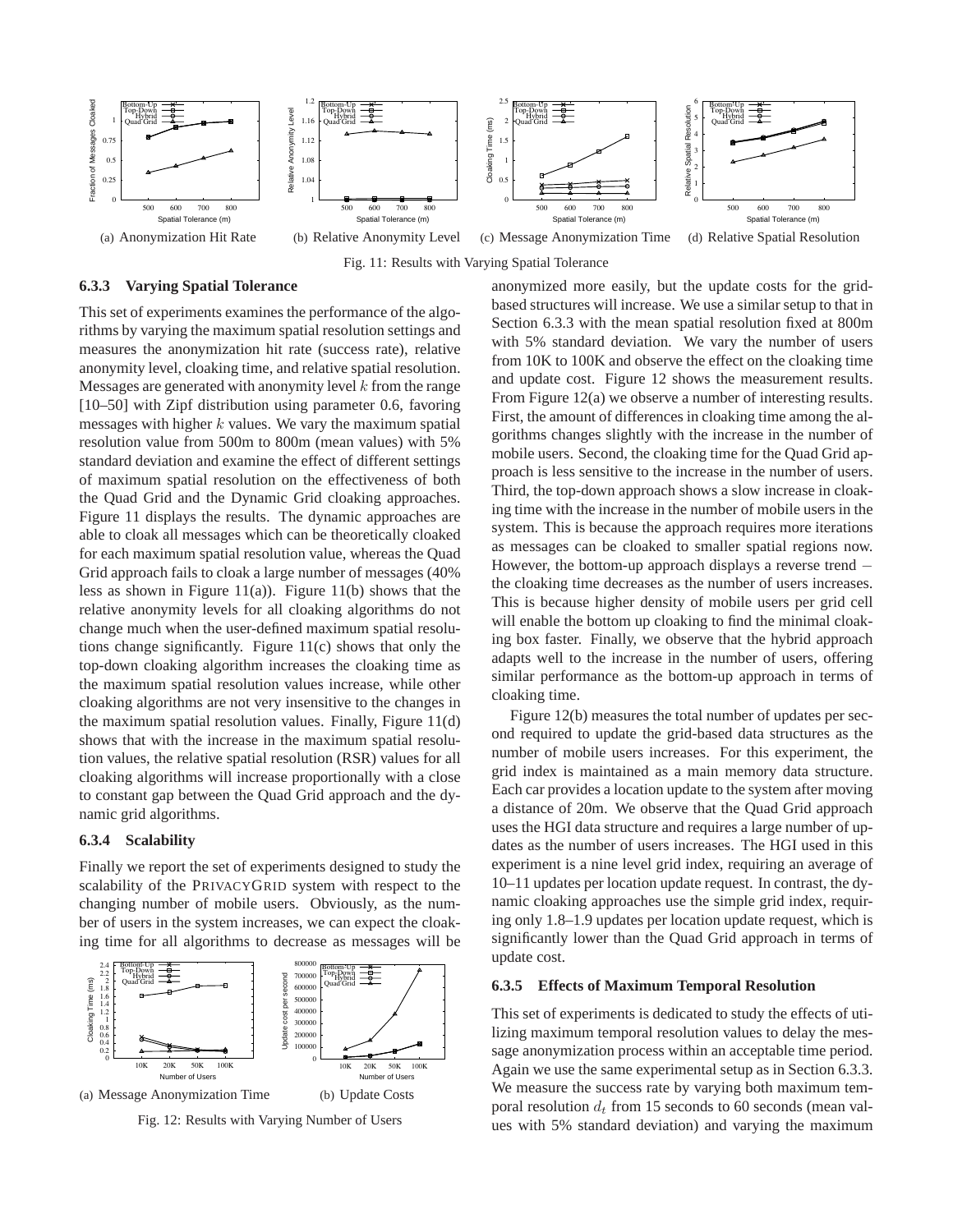

(a) Dynamic Cloaking



(b) Quad Grid Cloaking



spatial resolutions from 500m to 800m. Figure 13(a) displays the results for the dynamic grid cloaking approaches and Figure 13(b) shows the results for the Quad Grid approach. We observe that the use of maximum temporal resolution helps increase the fraction of messages being cloaked for both the dynamic approaches and the Quad Grid approach by 10–20%.

# **7 Related Work**

The *k-anonymity* approach to privacy protection was first developed for protecting published medical data [23, 22]. kanonymity guarantees the inability to distinguish an individual record from at least  $k - 1$  other records. [9, 18] attempt to provide solutions for *optimal* k-anonymization. Personalization of privacy requirements has attracted attention recently [14, 26]. Other related work includes anonymization of high dimensional relations [8] and extending the concept of k-anonymization via *l-diversity* [20], *t-closeness* [19] and *m-invariance* [27].

The concept of location k-anonymity was introduced in [16] where  $k$  is set to be uniform for all users. The concept of personalized location k-anonymity with customizable QoS specifications, first introduced in [14], is adopted by several others [21, 15]. Most solutions for location privacy adopt the trusted third party model which has been successfully deployed in other areas such as Web browsing [1]. Two representative approaches to personalized location anonymization are the *CliqueCloak* algorithm introduced in [14] and the Capser system [21]. The *CliqueCloak* algorithm relies on the ability to locate a clique in a graph to perform location cloaking, which is expensive and shows poor performance when  $k$ is large. The Casper approach addresses location anonymization using the *pyramid* data structure and allows the system to quickly locate cloaking boxes. However, due to the coarse resolution of the pyramid structure and the lack of QoS support, the cloaking areas in Casper are much larger than necessary, leading to poor QoS perceived by the user.

# **8 Conclusion and Future Work**

We have described PRIVACYGRID − a framework for supporting anonymous location-based queries in mobile information systems. This paper has made three unique contributions. First, we propose to use location k-anonymity and location ldiversity as the two location hiding measures and maximum spatial resolution and maximum temporal resolution as the two location service quality measures. Second, we develop the Quad Grid approach and three dynamic grid based spatial cloaking algorithms for providing location  $k$ -anonymity and location l-diversity in a mobile environment. The Quad Grid cloaking algorithm is fast but has lower anonymization success rate. The dynamic grid cloaking algorithms provide high anonymization success rate and yet are efficient in terms of both time complexity and update cost. Third but not the least, we incorporate the maximum temporal resolution into the location cloaking process, which leads to further increase in the success rate of location anonymization by introducing controlled delay in terms of when to start location anonymization. We also described the PRIVACYGRID mechanisms for processing perturbed range queries. Our experimental evaluation shows that the PRIVACYGRID approach is efficient and effective for performing personalized location anonymization, while providing optimal location anonymity as defined by per user location privacy preference profiles.

# Acknowledgement

This work is partially supported by grants from NSF CyberTrust, NSF SGER, NSF CSR, AFOSR, IBM SUR grant, and IBM faculty award. The authors would like to thank Bugra Gedik for providing the mobile-object simulator.

# **References**

- [1] Anonymous Web Surfing. http : //www.anonymizer.com.
- [2] Global Mapper Software LLC. http //www.globalmapper.com.
- [3] Location Privacy Protection Act of 2001. http: //www.techlawjournal.com/cong107/privacy/location/s1164is.asp.